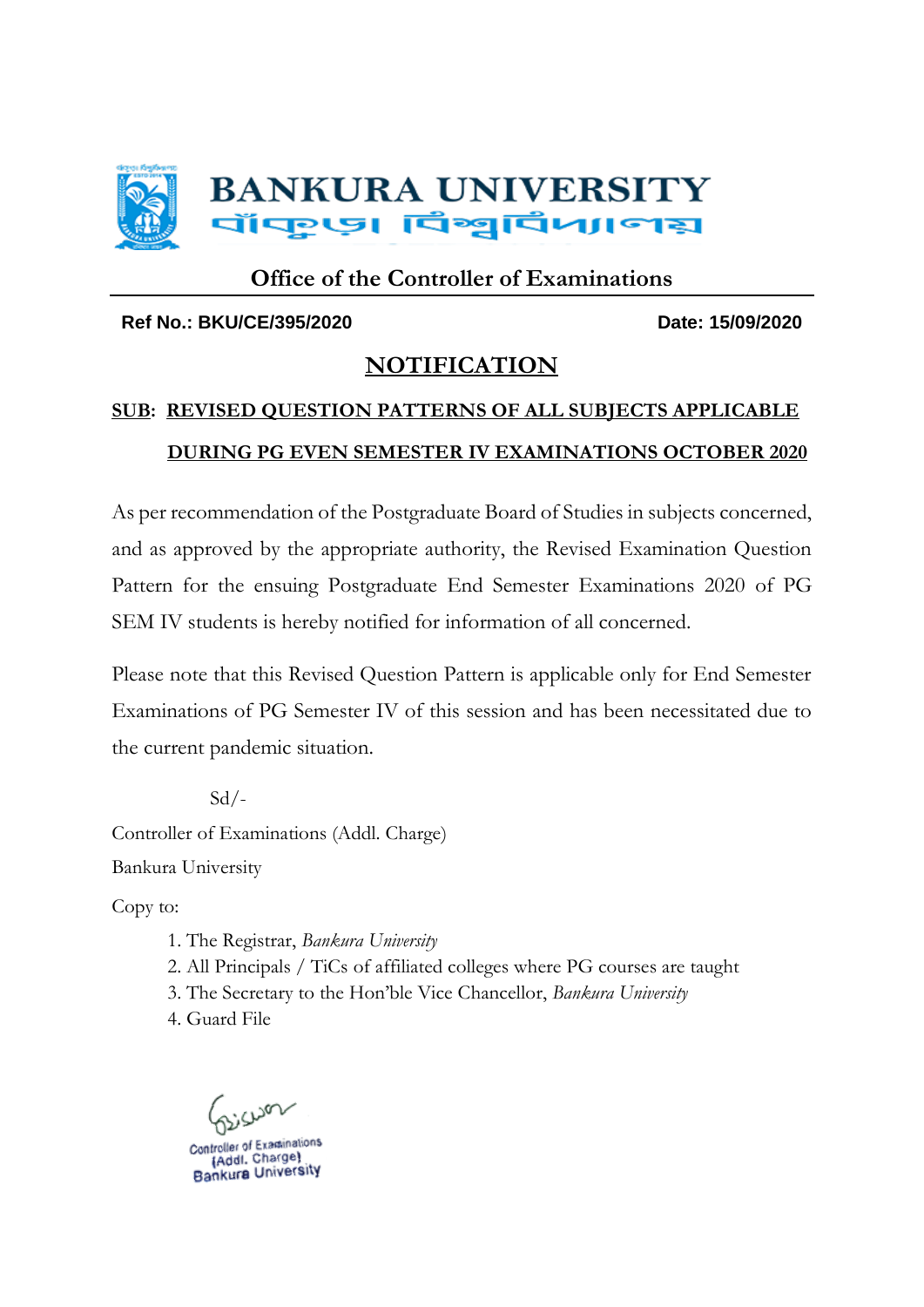#### **Question Pattern for PG Even Semester - IV End Semester Examinations, October 2020**

|                     |                              |                                                         |                                                |                                                                        |                                                                            |                                  | $\tilde{\phantom{a}}$                                                      |                                  |                                                                            |                                  |                                                                |
|---------------------|------------------------------|---------------------------------------------------------|------------------------------------------------|------------------------------------------------------------------------|----------------------------------------------------------------------------|----------------------------------|----------------------------------------------------------------------------|----------------------------------|----------------------------------------------------------------------------|----------------------------------|----------------------------------------------------------------|
|                     |                              | <b>COURSE DETAILS</b>                                   |                                                |                                                                        | <b>UNIT1</b>                                                               |                                  | <b>UNIT 2</b>                                                              |                                  | <b>UNIT 3</b>                                                              |                                  | <b>TOTAL</b><br><b>MARKS</b>                                   |
| <b>COURSE</b><br>ID | <b>COURSE</b><br><b>TYPE</b> | <b>COURSE TITLE</b>                                     | <b>DESCRIPTIVE</b><br>MCQ/<br><b>PRACTICAL</b> | <b>REVISED</b><br><b>SEM IV</b><br><b>EXAM 2020</b><br><b>DURATION</b> | <b>NUMBER</b><br>OF<br><b>QUESTIONS</b><br><b>TO BE</b><br><b>ANSWERED</b> | <b>MARKS/</b><br><b>QUESTION</b> | <b>NUMBER</b><br>OF<br><b>QUESTIONS</b><br><b>TO BE</b><br><b>ANSWERED</b> | <b>MARKS/</b><br><b>OUESTION</b> | <b>NUMBER</b><br>OF<br><b>QUESTIONS</b><br><b>TO BE</b><br><b>ANSWERED</b> | <b>MARKS/</b><br><b>OUESTION</b> | <b>REVISED SEM IV</b><br><b>EXAM 2020 FULL</b><br><b>MARKS</b> |
| 40151               | <b>BENGALI</b><br>401C TH    | Mohakavya O Onubad<br>Sahitya                           | Descriptive                                    | 1 hour                                                                 | -1                                                                         | 10                               | $\overline{2}$                                                             | 5                                | $\mathbf{X}$                                                               | $\mathbf{X}$                     | 20                                                             |
| 40151               | <b>BENGALI</b><br>401C TH    | Rabindra Kavya                                          | Descriptive                                    | 1 hour                                                                 |                                                                            | 10                               | $\overline{2}$                                                             | 5                                | $\mathbf X$                                                                | X                                | 20                                                             |
| 40152               | <b>BENGALI</b><br>402C TH    | Mangal Kavya                                            | Descriptive                                    | 1 hour                                                                 |                                                                            | 10                               | $\overline{2}$                                                             | 5                                | $\mathbf X$                                                                | $\mathbf{X}$                     | 20                                                             |
| 40152               | <b>BENGALI</b><br>402C TH    | Rabindra Uponayas                                       | Descriptive                                    | 1 hour                                                                 | $\mathbf{1}$                                                               | 10                               | $\overline{2}$                                                             | 5                                | $\mathbf{X}$                                                               | $\mathbf{X}$                     | 20                                                             |
| 40153               | <b>BENGALI</b><br>403C TH    | Choitanya Jiboni<br>Sahitya o Puthi                     | Descriptive                                    | 1 hour                                                                 | $\mathbf{1}$                                                               | 10                               | $\overline{c}$                                                             | 5                                | $\mathbf X$                                                                | X                                | 20                                                             |
| 40153               | <b>BENGALI</b><br>403C TH    | Rabindra Galpo,<br>Rabindra Probandho O<br>Ramyarachana | Descriptive                                    | 1 hour                                                                 |                                                                            | 10                               | $\overline{2}$                                                             | 5                                | $\mathbf X$                                                                | $\mathbf{X}$                     | 20                                                             |
| 40154               | <b>BENGALI</b><br>404C TH    | Podabali Sahitya                                        | Descriptive                                    | 1 hour                                                                 | $\mathbf{1}$                                                               | 10                               | $\overline{2}$                                                             | 5                                | $\mathbf{X}$                                                               | $\mathbf{X}$                     | 20                                                             |
| 40154               | <b>BENGALI</b><br>404C TH    | Rabindra Natok,<br>Rabindra Potro O<br>Bhromon Sahitya  | Descriptive                                    | 1 hour                                                                 |                                                                            | 10                               | $\overline{2}$                                                             | 5                                | $\mathbf X$                                                                | $\mathbf{X}$                     | 20                                                             |

#### **Subject - Bengali**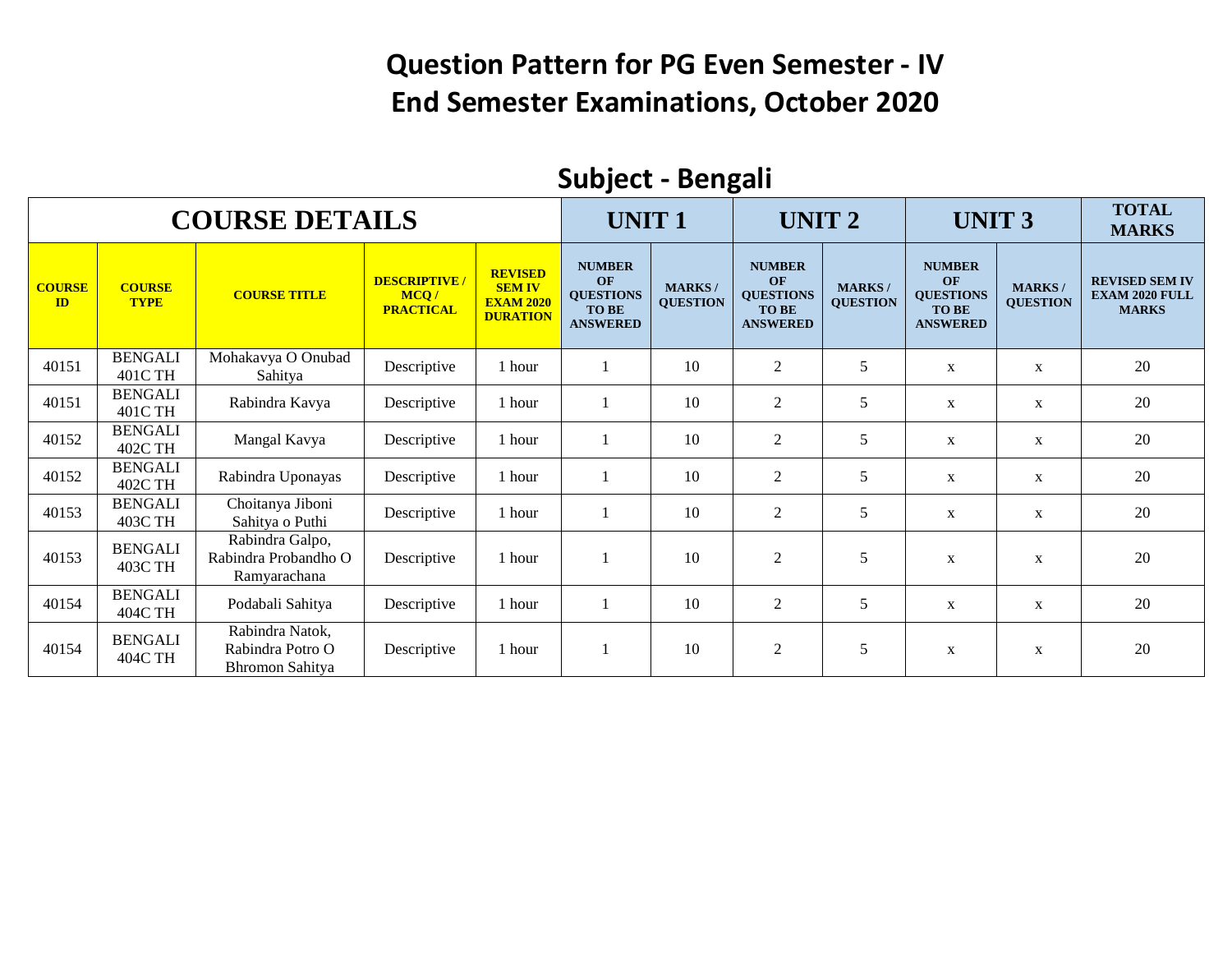# **Subject:- Botany**

|                     |                                  | <b>COURSE DETAILS</b>                         |                                                 |                                                              | <b>UNIT1</b>                                                               |                                  | UNIT <sub>2</sub>                                                          |                                  | <b>UNIT 3</b>                                                              |                                  | <b>TOTAL</b><br><b>MARKS</b>                                                       |
|---------------------|----------------------------------|-----------------------------------------------|-------------------------------------------------|--------------------------------------------------------------|----------------------------------------------------------------------------|----------------------------------|----------------------------------------------------------------------------|----------------------------------|----------------------------------------------------------------------------|----------------------------------|------------------------------------------------------------------------------------|
| <b>COURSE</b><br>ID | <b>COURSE TYPE</b>               | <b>COURSE TITLE</b>                           | <b>DESCRIPTIVE</b><br>/MCO/<br><b>PRACTICAL</b> | <b>REVISED SEM IV</b><br><b>EXAM 2020</b><br><b>DURATION</b> | <b>NUMBER</b><br>OF<br><b>QUESTIONS</b><br><b>TO BE</b><br><b>ANSWERED</b> | <b>MARKS/</b><br><b>QUESTION</b> | <b>NUMBER</b><br>OF<br><b>QUESTIONS</b><br><b>TO BE</b><br><b>ANSWERED</b> | <b>MARKS/</b><br><b>QUESTION</b> | <b>NUMBER</b><br>OF<br><b>QUESTIONS</b><br><b>TO BE</b><br><b>ANSWERED</b> | <b>MARKS/</b><br><b>QUESTION</b> | <b>REVISED</b><br><b>SEM IV</b><br><b>EXAM</b><br><b>2020 FULL</b><br><b>MARKS</b> |
| 41351               | <b>BOTANY</b><br>401C TH         | Ecology and Evolution                         | Descriptive                                     | 1 Hour                                                       | $\overline{2}$                                                             |                                  |                                                                            | 5                                |                                                                            | 8                                | 15                                                                                 |
| 41352               | <b>BOTANY</b><br>402C TH         | Plant Anatomy, Silviculture                   | Descriptive                                     | 1 Hour                                                       | $\overline{2}$                                                             |                                  |                                                                            | 5                                |                                                                            | $\,8\,$                          | 15                                                                                 |
| 41354               | <b>BOTANY</b><br>404EA TH        | Taxonomy of Angiosperms<br>and Biosystematics | Descriptive                                     | 1 Hour                                                       | $\overline{2}$                                                             |                                  |                                                                            | 5                                |                                                                            | $\,8\,$                          | 15                                                                                 |
| 41354               | <b>BOTANY</b><br>404EB TH        | Microbiology                                  | Descriptive                                     | 1 Hour                                                       | 2                                                                          |                                  |                                                                            | 5                                |                                                                            | $\,8\,$                          | 15                                                                                 |
| 41361               | <b>BOTANY</b><br>401C PR         | Ecology and Evolution                         | Descriptive                                     | 1 Hour                                                       |                                                                            | 6                                |                                                                            | $\overline{4}$                   | X                                                                          | X                                | 10                                                                                 |
| 41362               | <b>BOTANY</b><br>402C PR         | Plant Anatomy, Silviculture                   | Descriptive                                     | 1 Hour                                                       |                                                                            | 6                                |                                                                            | $\overline{4}$                   | X                                                                          | X                                | 10                                                                                 |
| 41364               | <b>BOTANY</b><br><b>404EA PR</b> | Taxonomy of Angiosperms<br>and Biosystematics | Descriptive                                     | 1 Hour                                                       |                                                                            | 6                                |                                                                            | $\overline{4}$                   | $\mathbf{X}$                                                               | X                                | 10                                                                                 |
| 41364               | <b>BOTANY</b><br><b>404EB PR</b> | Microbiology                                  | Descriptive                                     | 1 Hour                                                       |                                                                            | 6                                |                                                                            | 4                                | X                                                                          | X                                | 10                                                                                 |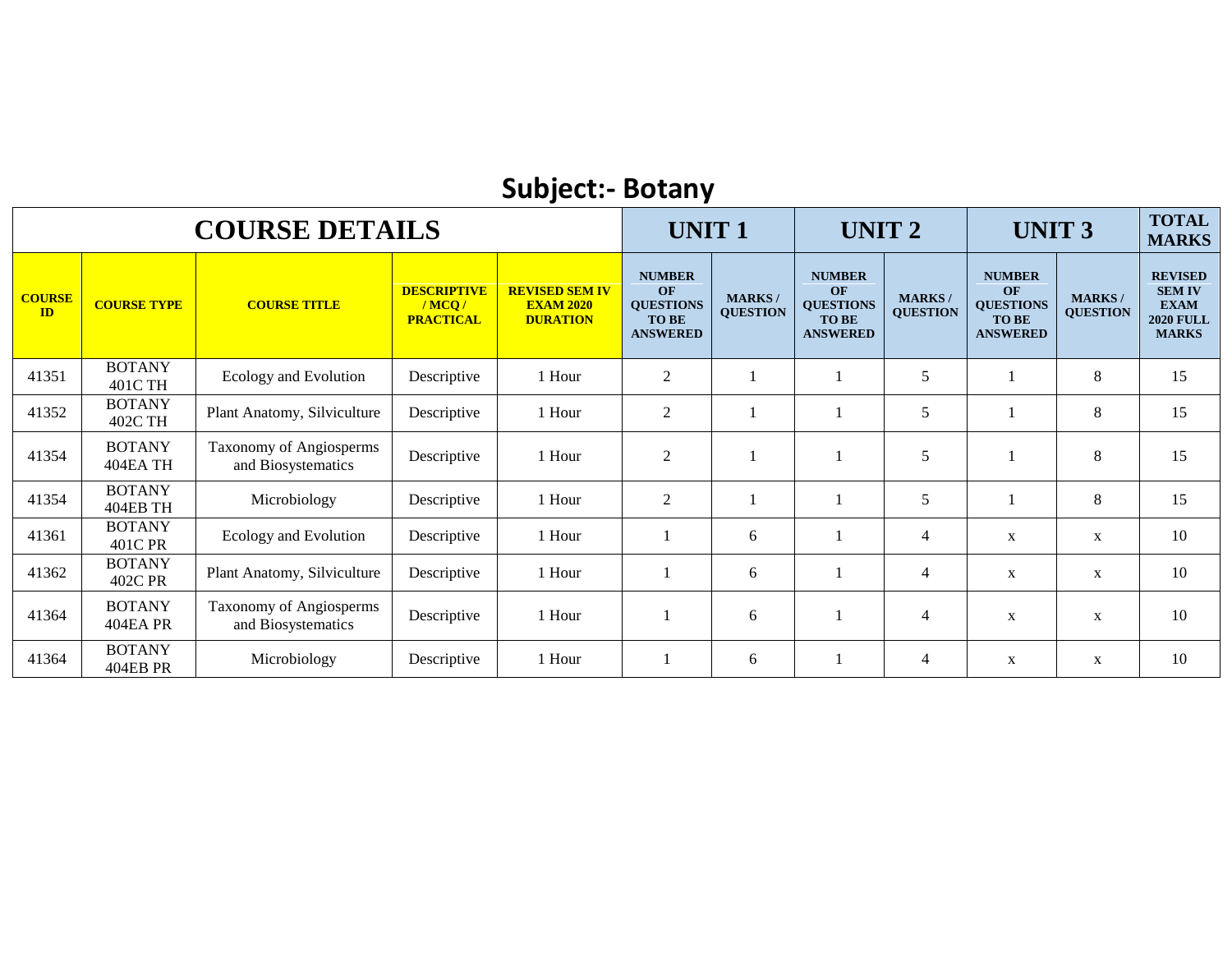#### **Subject:-Chemistry**

|                                |                                    | <b>COURSE DETAILS</b>                          |                                                  |                                                                        |                                                                            | <b>UNIT1</b>             |                                  |                                                                     | <b>UNIT 2</b>            |                                  |                                                                           | <b>UNIT 3</b>            |                                  | <b>TOTAL</b><br><b>MARKS</b>                                                       |
|--------------------------------|------------------------------------|------------------------------------------------|--------------------------------------------------|------------------------------------------------------------------------|----------------------------------------------------------------------------|--------------------------|----------------------------------|---------------------------------------------------------------------|--------------------------|----------------------------------|---------------------------------------------------------------------------|--------------------------|----------------------------------|------------------------------------------------------------------------------------|
| <b>COURSE</b><br>$\mathbf{ID}$ | <b>COURSE TYPE</b>                 | <b>COURSE</b><br><b>TITLE</b>                  | <b>DESCRIPTIVE /</b><br>MCQ/<br><b>PRACTICAL</b> | <b>REVISED</b><br><b>SEM IV</b><br><b>EXAM 2020</b><br><b>DURATION</b> | <b>NUMBER</b><br>OF<br><b>QUESTIONS</b><br><b>TO BE</b><br><b>ANSWERED</b> | <b>OUT</b><br><b>OFF</b> | <b>MARKS/</b><br><b>QUESTION</b> | <b>NUMBER</b><br>OF<br><b>QUESTIONS</b><br>TO BE<br><b>ANSWERED</b> | <b>OUT</b><br><b>OFF</b> | <b>MARKS/</b><br><b>QUESTION</b> | <b>NUMBER</b><br>OF<br><b>QUESTIONS</b><br><b>TOBE</b><br><b>ANSWERED</b> | <b>OUT</b><br><b>OFF</b> | <b>MARKS/</b><br><b>QUESTION</b> | <b>REVISED</b><br><b>SEM IV</b><br><b>EXAM</b><br><b>2020 FULL</b><br><b>MARKS</b> |
| 41451                          | <b>CHEMISTRY</b><br>401E TH        | Inorganic<br>Chemistry<br>Special              | <b>DESCRIPTIVE</b>                               | 1 h 15 min                                                             | 3                                                                          | 9                        | $\overline{2}$                   | $\mathbf{1}$                                                        | 3                        | 5                                | 1                                                                         | 3                        | 9                                | 20                                                                                 |
| 41451                          | <b>CHEMISTRY</b><br><b>401E TH</b> | Organic<br>Chemistry<br>Special                | <b>DESCRIPTIVE</b>                               | 1 h 15 min                                                             | 3                                                                          | 9                        | $\overline{2}$                   | $\mathbf{1}$                                                        | $\overline{3}$           | 5                                | $\mathbf{1}$                                                              | 3                        | 9                                | 20                                                                                 |
| 41451                          | <b>CHEMISTRY</b><br>401E TH        | Physical<br>Chemistry<br>Special               | <b>DESCRIPTIVE</b>                               | 1 h 15 min                                                             | 3                                                                          | 9                        | $\overline{2}$                   | $\mathbf{1}$                                                        | 3                        | 5                                | 1                                                                         | 3                        | $\overline{9}$                   | 20                                                                                 |
| 41452                          | <b>CHEMISTRY</b><br><b>402E TH</b> | Inorganic<br>Chemistry<br>Special              | <b>DESCRIPTIVE</b>                               | 1 h 15 min                                                             | 3                                                                          | 9                        | $\overline{2}$                   | $\mathbf{1}$                                                        | 3                        | 5                                | 1                                                                         | 3                        | 9                                | 20                                                                                 |
| 41452                          | <b>CHEMISTRY</b><br><b>402E TH</b> | Organic<br>Chemistry<br>Special                | <b>DESCRIPTIVE</b>                               | 1 h 15 min                                                             | 3                                                                          | 9                        | $\overline{2}$                   | $\mathbf{1}$                                                        | 3                        | 5                                | $\overline{1}$                                                            | 3                        | 9                                | 20                                                                                 |
| 41452                          | <b>CHEMISTRY</b><br><b>402E TH</b> | Physical<br>Chemistry<br>Special               | <b>DESCRIPTIVE</b>                               | 1 h 15 min                                                             | 3                                                                          | 9                        | $\overline{c}$                   | -1                                                                  | 3                        | 5                                | -1                                                                        | 3                        | 9                                | 20                                                                                 |
| 41453                          | <b>CHEMISTRY</b><br><b>403E TH</b> | Inorganic<br>Chemistry<br>Special              | <b>DESCRIPTIVE</b>                               | 1 h 15 min                                                             | 3                                                                          | 9                        | $\mathbf{2}$                     | -1                                                                  | 3                        | 5                                | 1                                                                         | 3                        | 9                                | 20                                                                                 |
| 41453                          | <b>CHEMISTRY</b><br>403E TH        | Organic<br>Chemistry<br>Special                | <b>DESCRIPTIVE</b>                               | 1 h 15 min                                                             | 3                                                                          | 9                        | $\overline{2}$                   | $\mathbf{1}$                                                        | 3                        | 5                                | 1                                                                         | 3                        | 9                                | 20                                                                                 |
| 41453                          | <b>CHEMISTRY</b><br><b>403E TH</b> | Physical<br>Chemistry<br>Special               | <b>DESCRIPTIVE</b>                               | 1 h 15 min                                                             | 3                                                                          | 9                        | $\overline{2}$                   | -1                                                                  | 3                        | 5                                | 1                                                                         | 3                        | $\overline{9}$                   | 20                                                                                 |
| 41464                          | <b>CHEMISTRY</b><br><b>404C PR</b> | Computer<br>Application<br>in Chemistry        | <b>VIVA VOCE</b>                                 | NA                                                                     | <b>NA</b>                                                                  | <b>NA</b>                | NA                               | <b>NA</b>                                                           | <b>NA</b>                | <b>NA</b>                        | NA                                                                        | NA                       | <b>NA</b>                        | 20                                                                                 |
| 41465                          | <b>CHEMISTRY</b><br>405E(PR) PR    | Inorganic<br>Chemistry<br>Special<br>Practical | <b>VIVA VOCE</b>                                 | <b>NA</b>                                                              | <b>NA</b>                                                                  | NA                       | NA                               | <b>NA</b>                                                           | <b>NA</b>                | <b>NA</b>                        | <b>NA</b>                                                                 | NA                       | <b>NA</b>                        | 20                                                                                 |
| 41465                          | <b>CHEMISTRY</b><br>405E(PR) PR    | Organic<br>Chemistry<br>Special<br>Practical   | <b>VIVA VOCE</b>                                 | NA                                                                     | NA                                                                         | <b>NA</b>                | NA                               | <b>NA</b>                                                           | <b>NA</b>                | NA                               | NA                                                                        | NA                       | NA                               | 20                                                                                 |
| 41465                          | <b>CHEMISTRY</b><br>405E(PR) PR    | Physical<br>Chemistry<br>Special<br>Practical  | <b>VIVA VOCE</b>                                 | NA                                                                     | NA                                                                         | <b>NA</b>                | NA                               | NA                                                                  | <b>NA</b>                | NA                               | NA                                                                        | NA                       | NA                               | 20                                                                                 |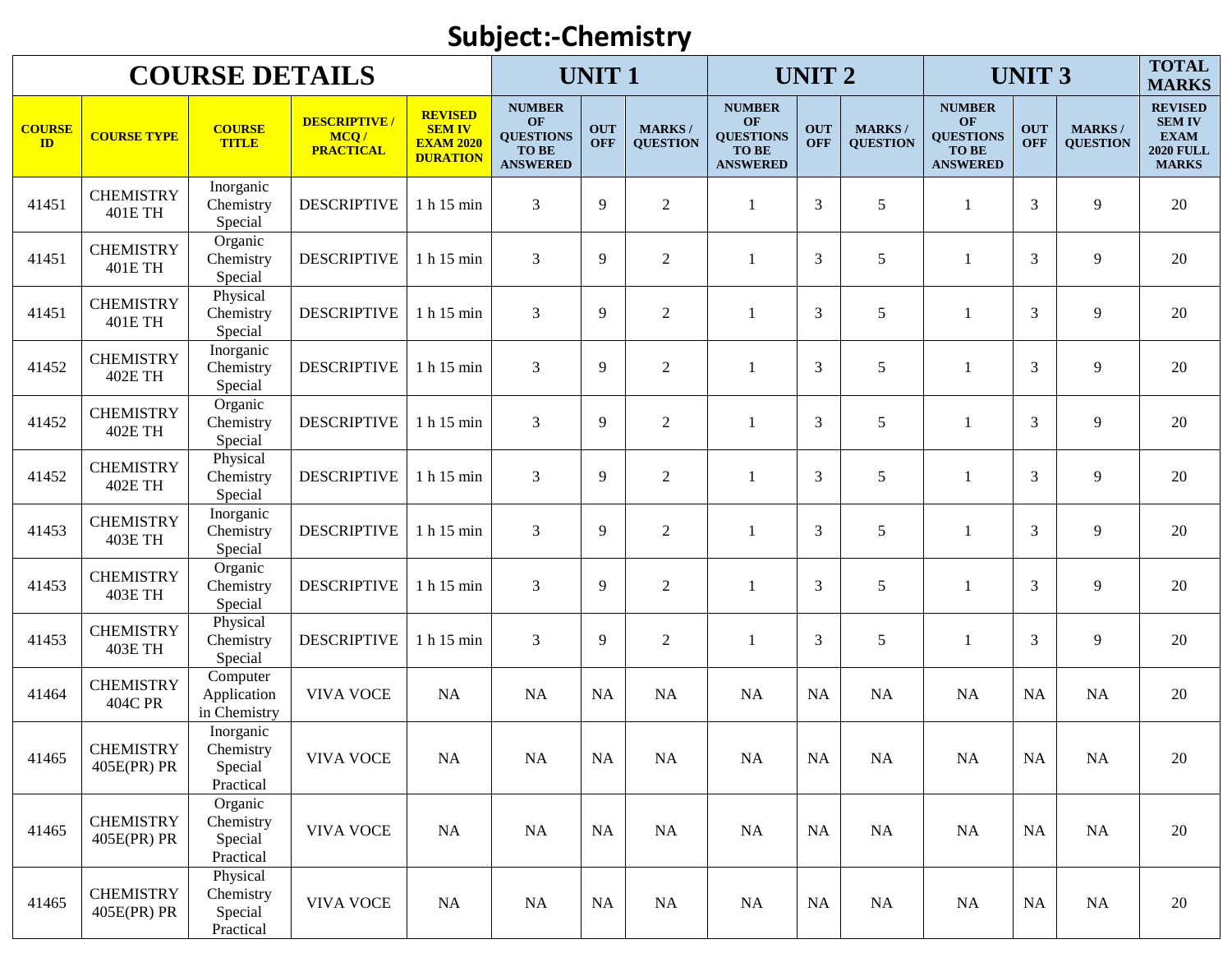#### **Subject: Education**

|                     |                              | <b>COURSE DETAILS</b>                                                               |                                                  |                                                                        | Q.1                                                                                    |                                  | Q.2                                                                                    |                                  | Q.3                                                                                    |                                  | <b>TOTAL</b><br><b>MARKS</b>                                                       |
|---------------------|------------------------------|-------------------------------------------------------------------------------------|--------------------------------------------------|------------------------------------------------------------------------|----------------------------------------------------------------------------------------|----------------------------------|----------------------------------------------------------------------------------------|----------------------------------|----------------------------------------------------------------------------------------|----------------------------------|------------------------------------------------------------------------------------|
| <b>COURSE</b><br>ID | <b>COURSE TYPE</b>           | <b>COURSE TITLE</b>                                                                 | <b>DESCRIPTIVE /</b><br>MCQ/<br><b>PRACTICAL</b> | <b>REVISED</b><br><b>SEM IV</b><br><b>EXAM 2020</b><br><b>DURATION</b> | <b>NUMBER</b><br>OF<br><b>QUESTIONS</b><br><b>TO BE</b><br><b>ANSWERED</b><br>(OUT OF) | <b>MARKS/</b><br><b>QUESTION</b> | <b>NUMBER</b><br>OF<br><b>OUESTIONS</b><br><b>TO BE</b><br><b>ANSWERED</b><br>(OUT OF) | <b>MARKS/</b><br><b>QUESTION</b> | <b>NUMBER</b><br>OF<br><b>QUESTIONS</b><br><b>TO BE</b><br><b>ANSWERED</b><br>(OUT OF) | <b>MARKS/</b><br><b>QUESTION</b> | <b>REVISED</b><br><b>SEM IV</b><br><b>EXAM</b><br><b>2020 FULL</b><br><b>MARKS</b> |
| 40251               | <b>EDUCATION</b><br>401C TH  | <b>Educational Management</b><br>and Curriculum<br>Development                      | <b>DESCRIPTIVE</b>                               | <b>I HOUR</b>                                                          | 2(8)                                                                                   | 2                                | 2(7)                                                                                   | $\overline{4}$                   | 1(3)                                                                                   | 8                                | 20                                                                                 |
| 40252               | <b>EDUCATION</b><br>402C TH  | Information and<br>Communication<br>Technology in Education                         | <b>DESCRIPTIVE</b>                               | <b>HOUR</b>                                                            | 2(8)                                                                                   | 2                                | 2(7)                                                                                   | $\overline{4}$                   | 1(3)                                                                                   | 8                                | 20                                                                                 |
| 40253               | <b>EDUCATION</b><br>403EA TH | <b>Teacher Education (Part-</b><br>two)                                             | <b>DESCRIPTIVE</b>                               | <b>HOUR</b>                                                            | 2(8)                                                                                   | 2                                | 2(7)                                                                                   | $\overline{4}$                   | 1(3)                                                                                   | 8                                | 20                                                                                 |
| 40253               | <b>EDUCATION</b><br>403EB TH | Guidance and Counseling<br>(Part-two)                                               | <b>DESCRIPTIVE</b>                               | <b>HOUR</b>                                                            | 2(8)                                                                                   | 2                                | 2(7)                                                                                   | $\overline{4}$                   | 1(3)                                                                                   | 8                                | 20                                                                                 |
| 40253               | <b>EDUCATION</b><br>403ED TH | <b>Educational Measurement,</b><br><b>Evaluation</b> , and Assessment<br>(Part-two) | <b>DESCRIPTIVE</b>                               | <b>I HOUR</b>                                                          | 2(8)                                                                                   | 2                                | 2(7)                                                                                   | 4                                | 1(3)                                                                                   | 8                                | 20                                                                                 |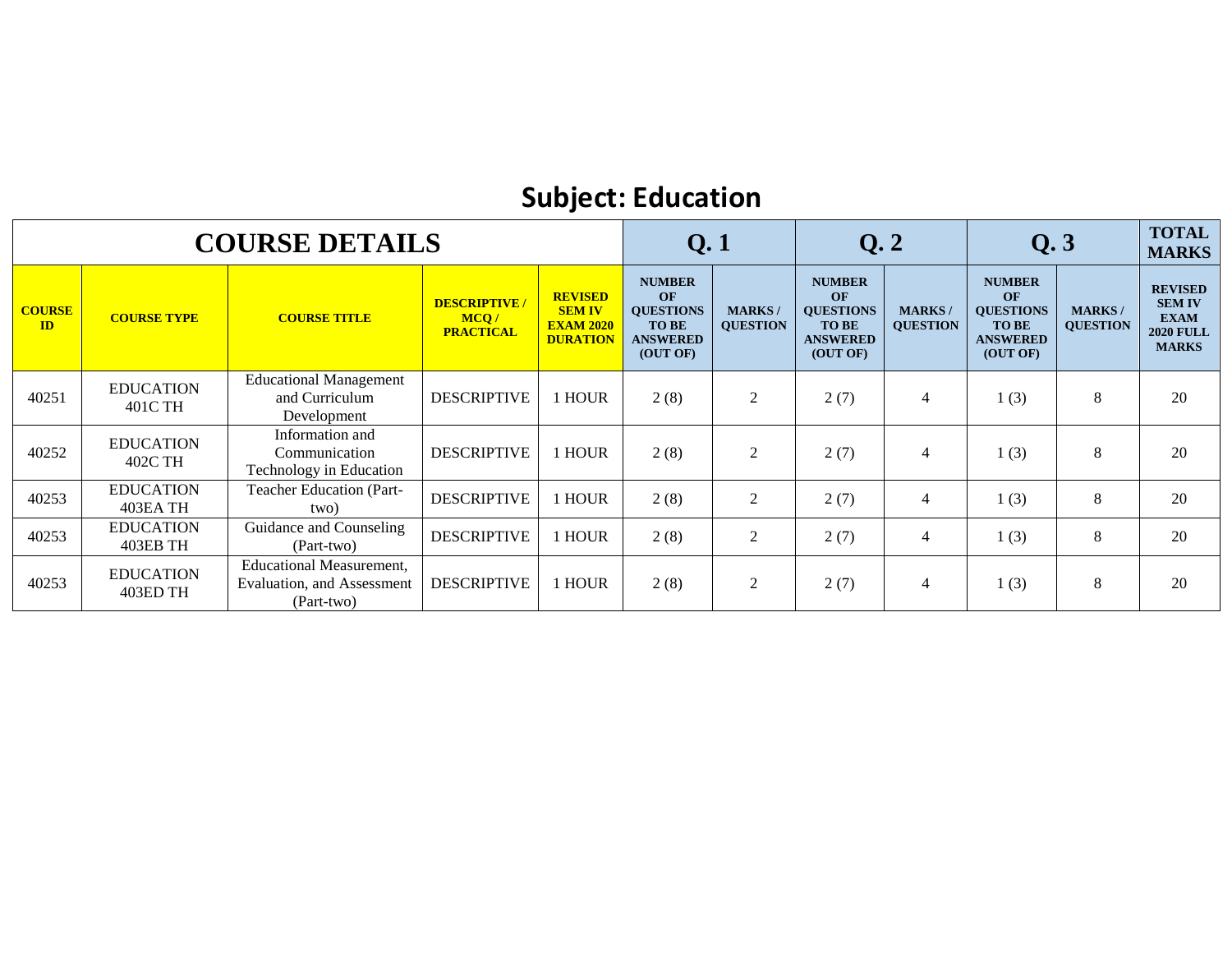| <b>Subject: English</b> |                       |                                     |                                                       |                                                                        |                                                                            |                                  |                                                                            |                                  |                                                                            |                                  |                                                                                    |  |  |
|-------------------------|-----------------------|-------------------------------------|-------------------------------------------------------|------------------------------------------------------------------------|----------------------------------------------------------------------------|----------------------------------|----------------------------------------------------------------------------|----------------------------------|----------------------------------------------------------------------------|----------------------------------|------------------------------------------------------------------------------------|--|--|
|                         | <b>COURSE DETAILS</b> |                                     | <b>UNIT1</b>                                          |                                                                        | <b>UNIT 2</b>                                                              |                                  | <b>UNIT 3</b>                                                              |                                  | <b>TOTAL</b><br><b>MARKS</b>                                               |                                  |                                                                                    |  |  |
| <b>COURSE</b><br>ID     | <b>COURSE TYPE</b>    | <b>COURSE TITLE</b>                 | <b>DESCRIPTIVE</b><br>$/$ MCQ $/$<br><b>PRACTICAL</b> | <b>REVISED</b><br><b>SEM IV</b><br><b>EXAM 2020</b><br><b>DURATION</b> | <b>NUMBER</b><br>OF<br><b>QUESTIONS</b><br><b>TO BE</b><br><b>ANSWERED</b> | <b>MARKS/</b><br><b>QUESTION</b> | <b>NUMBER</b><br>OF<br><b>QUESTIONS</b><br><b>TO BE</b><br><b>ANSWERED</b> | <b>MARKS/</b><br><b>QUESTION</b> | <b>NUMBER</b><br>OF<br><b>QUESTIONS</b><br><b>TO BE</b><br><b>ANSWERED</b> | <b>MARKS/</b><br><b>QUESTION</b> | <b>REVISED</b><br><b>SEM IV</b><br><b>EXAM</b><br><b>2020 FULL</b><br><b>MARKS</b> |  |  |
| 40351                   | ENGLISH 401ME (A) TH  | Indian Writing in<br>English I      | Descriptive                                           | 1 hr                                                                   |                                                                            | 12                               | 2                                                                          | $\overline{4}$                   | X                                                                          | X                                | 20                                                                                 |  |  |
| 40352                   | ENGLISH 402ME (B) TH  | Indian Writing in<br>English II     | Descriptive                                           | 1hr                                                                    |                                                                            | 12                               | 2                                                                          | $\overline{4}$                   | X                                                                          | X                                | 20                                                                                 |  |  |
| 40355                   | ENGLISH 405ME (E) TH  | Post 1950s British<br>Literature I  | Descriptive                                           | 1 <sub>hr</sub>                                                        |                                                                            | 12                               | $\overline{2}$                                                             | $\overline{4}$                   | X                                                                          | $\mathbf X$                      | 20                                                                                 |  |  |
| 40356                   | ENGLISH 406ME (F) TH  | Post 1950s British<br>Literature II | Descriptive                                           | 1hr                                                                    |                                                                            | 12                               | $\overline{c}$                                                             | $\overline{4}$                   | X                                                                          | X                                | 20                                                                                 |  |  |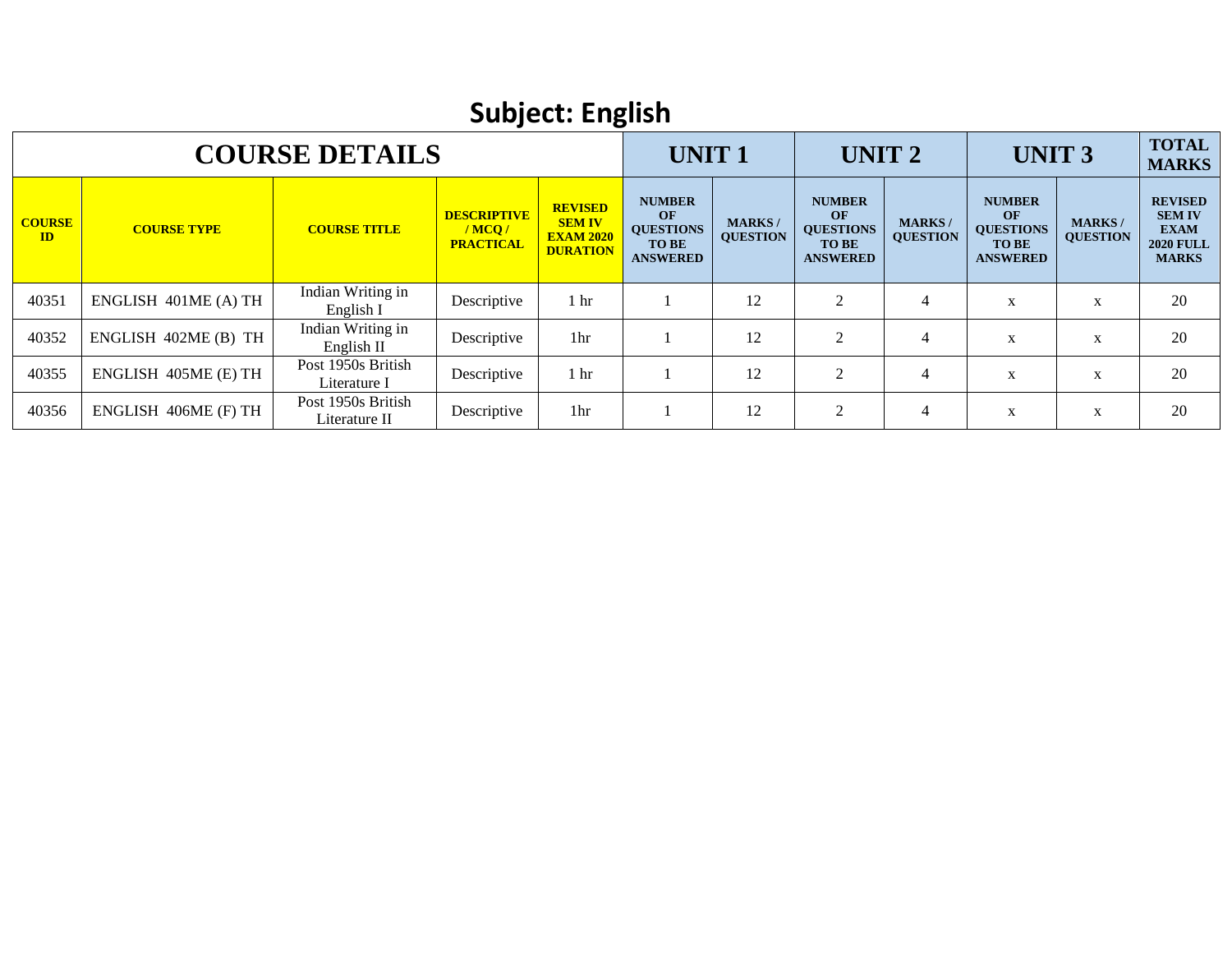# **Subject: Geography**

|                               |                              | <b>COURSE DETAILS</b>                                              |                                                 |                                                                        | <b>UNIT1</b>                                                               |                                  | UNIT <sub>2</sub>                                                          |                                  | <b>UNIT 3</b>                                                                     |                                  | <b>TOTAL</b><br><b>MARKS</b>                                                       |
|-------------------------------|------------------------------|--------------------------------------------------------------------|-------------------------------------------------|------------------------------------------------------------------------|----------------------------------------------------------------------------|----------------------------------|----------------------------------------------------------------------------|----------------------------------|-----------------------------------------------------------------------------------|----------------------------------|------------------------------------------------------------------------------------|
| <b>COURSE</b><br>$\mathbf{D}$ | <b>COURSE TYPE</b>           | <b>COURSE TITLE</b>                                                | <b>DESCRIPTIVE</b><br>/MCO/<br><b>PRACTICAL</b> | <b>REVISED</b><br><b>SEM IV</b><br><b>EXAM 2020</b><br><b>DURATION</b> | <b>NUMBER</b><br>OF<br><b>QUESTIONS</b><br><b>TO BE</b><br><b>ANSWERED</b> | <b>MARKS/</b><br><b>QUESTION</b> | <b>NUMBER</b><br>OF<br><b>QUESTIONS</b><br><b>TO BE</b><br><b>ANSWERED</b> | <b>MARKS/</b><br><b>QUESTION</b> | <b>NUMBER</b><br><b>OF</b><br><b>QUESTIONS</b><br><b>TO BE</b><br><b>ANSWERED</b> | <b>MARKS/</b><br><b>QUESTION</b> | <b>REVISED</b><br><b>SEM IV</b><br><b>EXAM</b><br><b>2020 FULL</b><br><b>MARKS</b> |
| 41951                         | <b>GEOGRAPHY</b><br>401C TH  | Environment and Society and<br>Contemporary Issues in<br>Geography | Descriptive                                     | 01 Hour                                                                |                                                                            | $\mathcal{I}$                    |                                                                            | $\overline{7}$                   |                                                                                   | 6                                | 20                                                                                 |
| 41952                         | <b>GEOGRAPHY</b><br>402C TH  | Development and Environment                                        | Descriptive                                     | 01 Hour                                                                |                                                                            |                                  |                                                                            | $\mathcal{I}$                    |                                                                                   | 6                                | 20                                                                                 |
| 41953                         | <b>GEOGRAPHY</b><br>403EA TH | <b>Fluvial Geomorphology</b>                                       | Descriptive                                     | 01 Hour                                                                |                                                                            | 7                                |                                                                            | $\overline{7}$                   |                                                                                   | 6                                | 20                                                                                 |
| 41953                         | <b>GEOGRAPHY</b><br>403EC TH | Regional Development and<br>Planning                               | Descriptive                                     | 01 Hour                                                                |                                                                            | 7                                |                                                                            | $\mathcal{I}$                    |                                                                                   | 6                                | 20                                                                                 |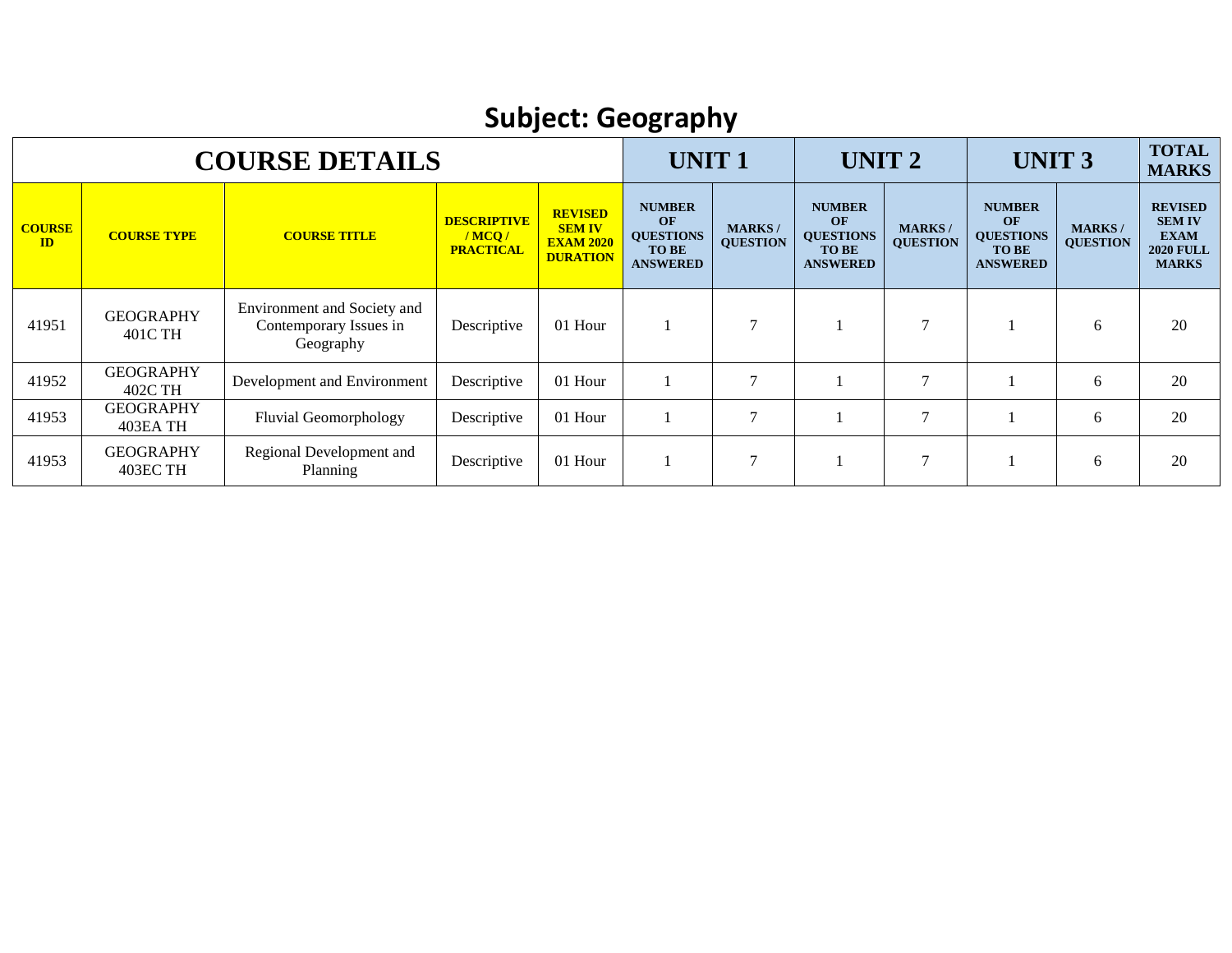#### **Subject: History**

|                     |                    | <b>COURSE DETAILS</b>                            |                                                 |                                                                        | <b>UNIT1</b>                                                        |                                  | UNIT <sub>2</sub>                                                   |                                  | <b>UNIT 3</b>                                                              |                                  | <b>TOTAL</b><br><b>MARKS</b>                                                       |
|---------------------|--------------------|--------------------------------------------------|-------------------------------------------------|------------------------------------------------------------------------|---------------------------------------------------------------------|----------------------------------|---------------------------------------------------------------------|----------------------------------|----------------------------------------------------------------------------|----------------------------------|------------------------------------------------------------------------------------|
| <b>COURSE</b><br>ID | <b>COURSE TYPE</b> | <b>COURSE TITLE</b>                              | <b>DESCRIPTIVE/</b><br>MCQ/<br><b>PRACTICAL</b> | <b>REVISED</b><br><b>SEM IV</b><br><b>EXAM 2020</b><br><b>DURATION</b> | <b>NUMBER</b><br>OF<br><b>QUESTIONS</b><br>TO BE<br><b>ANSWERED</b> | <b>MARKS/</b><br><b>OUESTION</b> | <b>NUMBER</b><br>OF<br><b>QUESTIONS</b><br>TO BE<br><b>ANSWERED</b> | <b>MARKS/</b><br><b>QUESTION</b> | <b>NUMBER</b><br>OF<br><b>QUESTIONS</b><br><b>TO BE</b><br><b>ANSWERED</b> | <b>MARKS/</b><br><b>OUESTION</b> | <b>REVISED</b><br><b>SEM IV</b><br><b>EXAM</b><br><b>2020 FULL</b><br><b>MARKS</b> |
| 40451               | HISTORY 401C TH    | Twentieth-Century<br>World                       | <b>DESCRIPTIVE</b>                              | 1 Hour                                                                 |                                                                     | 15                               |                                                                     | 5                                | X                                                                          | X                                | 20                                                                                 |
| 40452               | HISTORY 402C TH    | <b>Traditions of History</b><br>Writing in India | <b>DESCRIPTIVE</b>                              | 1 Hour                                                                 |                                                                     | 15                               |                                                                     | 5                                | X                                                                          | X                                | 20                                                                                 |
| 40453               | HISTORY 403EA TH   | State and Society in<br>Post-colonial India      | <b>DESCRIPTIVE</b>                              | 1 Hour                                                                 |                                                                     | 15                               |                                                                     | 5                                | X                                                                          | X                                | 20                                                                                 |
| 40454               | HISTORY 404EB TH   | History of South-West<br>Bengal 1740-1947        | <b>DESCRIPTIVE</b>                              | 1 Hour                                                                 |                                                                     | 15                               |                                                                     | 5                                | X                                                                          | X                                | 20                                                                                 |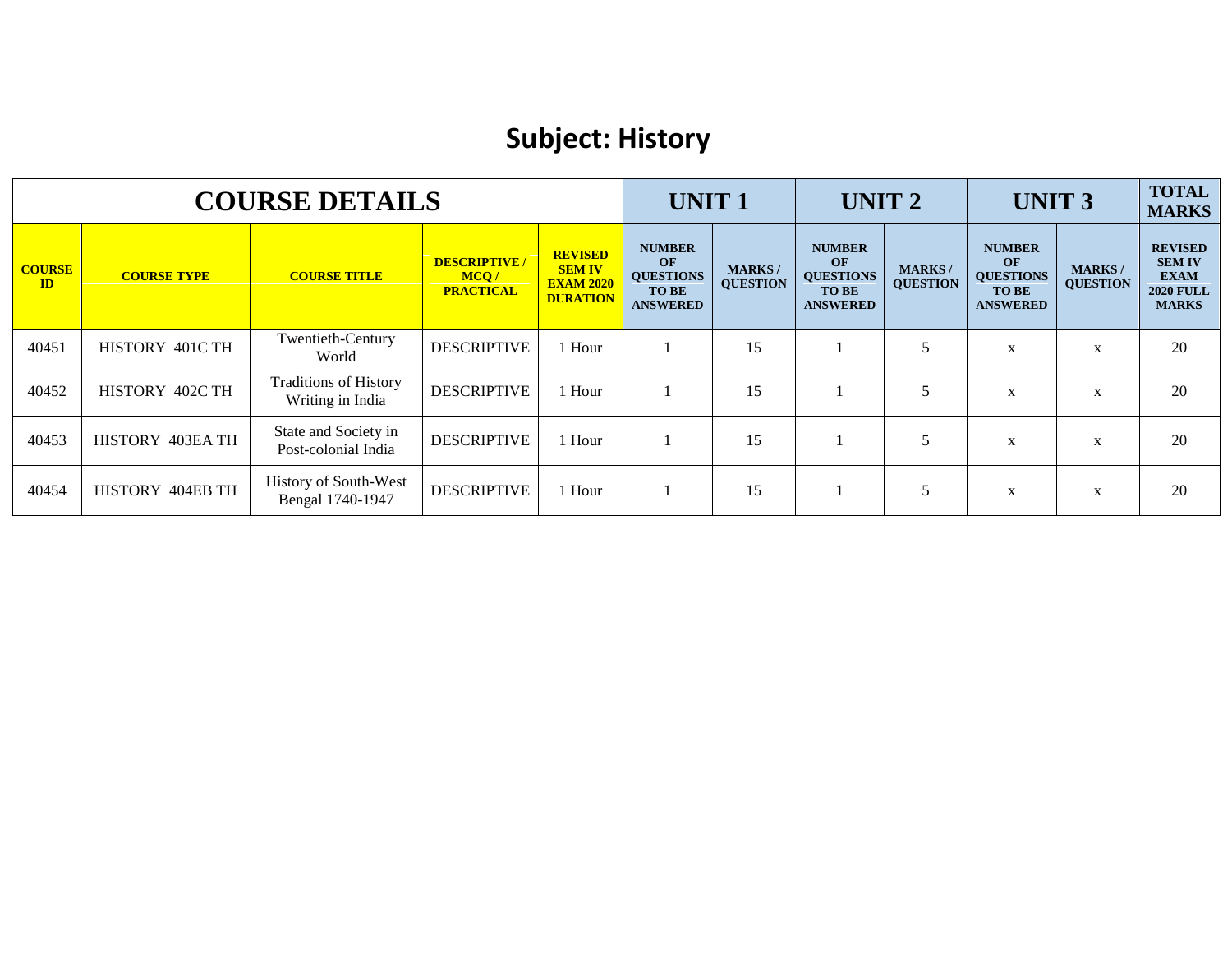#### **Subject: Mathematics**

|                     |                                                  | <b>COURSE DETAILS</b>                                          |                                                |                                                                        | UNIT <sub>1</sub>                                                                             |                                  | <b>TOTAL</b><br><b>MARKS</b>                                   |
|---------------------|--------------------------------------------------|----------------------------------------------------------------|------------------------------------------------|------------------------------------------------------------------------|-----------------------------------------------------------------------------------------------|----------------------------------|----------------------------------------------------------------|
| <b>COURSE</b><br>ID | <b>COURSE TYPE</b>                               | <b>REVISED SEM IV</b><br><b>EXAM 2020 FULL</b><br><b>MARKS</b> | <b>DESCRIPTIVE / MCQ /</b><br><b>PRACTICAL</b> | <b>REVISED</b><br><b>SEM IV</b><br><b>EXAM 2020</b><br><b>DURATION</b> | <b>NUMBER OF QUESTIONS TO BE</b><br><b>ANSWERED</b>                                           | <b>MARKS/</b><br><b>OUESTION</b> | <b>REVISED SEM IV</b><br><b>EXAM 2020 FULL</b><br><b>MARKS</b> |
| 42151               | MATHEMATICS 401C TH                              | 20                                                             | <b>DESCRIPTIVE</b>                             | 2 hours                                                                | Any two full questions of $(4+4)$<br>marks each and half question of<br>4 marks from the rest | $4 + 4$                          | 20                                                             |
| 42152               | 20<br><b>MATHEMATICS 402C TH</b>                 |                                                                | <b>DESCRIPTIVE</b>                             | 2 hours                                                                | Any two full questions of $(4+4)$<br>marks each and half question of<br>4 marks from the rest | $4 + 4$                          | 20                                                             |
| 42153               | 20<br>MATHEMATICS 403ME TH<br><b>DESCRIPTIVE</b> |                                                                |                                                | 2 hours                                                                | Any two full questions of $(4+4)$<br>marks each and half question of<br>4 marks from the rest | $4 + 4$                          | 20                                                             |
| 42154               | <b>MATHEMATICS 404ME TH</b>                      | 20                                                             | <b>DESCRIPTIVE</b>                             | 2 hours                                                                | Any two full questions of $(4+4)$<br>marks each and half question of<br>4 marks from the rest | $4 + 4$                          | 20                                                             |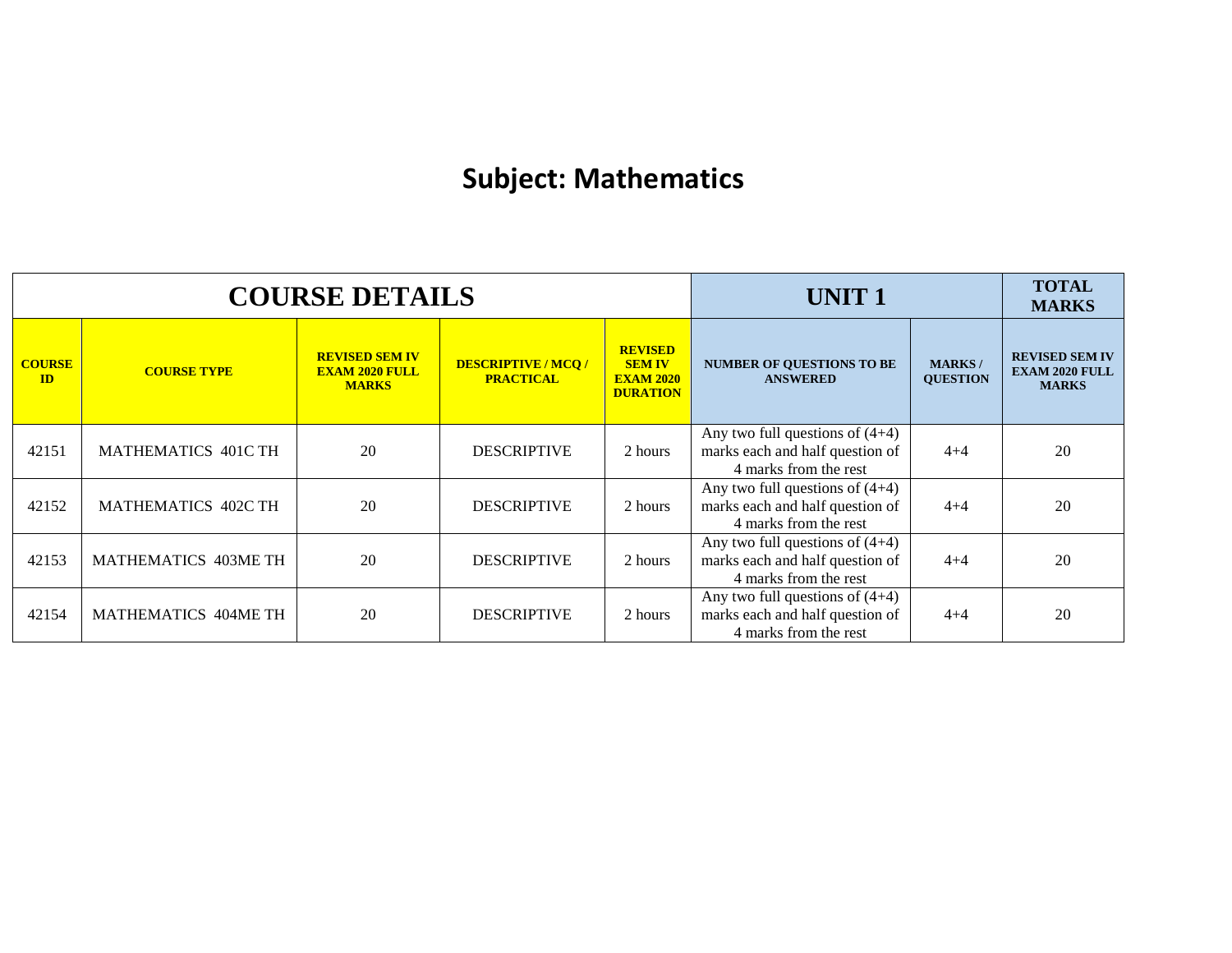|                     | <b>Subject: Music</b> |                                                                                    |                                                  |                                                                        |                                                                                   |                                  |                                                                            |                                   |                                                                            |                                  |                                                                                    |  |  |  |
|---------------------|-----------------------|------------------------------------------------------------------------------------|--------------------------------------------------|------------------------------------------------------------------------|-----------------------------------------------------------------------------------|----------------------------------|----------------------------------------------------------------------------|-----------------------------------|----------------------------------------------------------------------------|----------------------------------|------------------------------------------------------------------------------------|--|--|--|
|                     |                       | <b>COURSE DETAILS</b>                                                              |                                                  |                                                                        | <b>UNIT1</b>                                                                      |                                  | <b>UNIT 2</b>                                                              |                                   | <b>UNIT 3</b>                                                              |                                  | <b>TOTAL</b><br><b>MARKS</b>                                                       |  |  |  |
| <b>COURSE</b><br>ID | <b>COURSE TYPE</b>    | <b>COURSE TITLE</b>                                                                | <b>DESCRIPTIVE /</b><br>MCQ/<br><b>PRACTICAL</b> | <b>REVISED</b><br><b>SEM IV</b><br><b>EXAM 2020</b><br><b>DURATION</b> | <b>NUMBER</b><br><b>OF</b><br><b>QUESTIONS</b><br><b>TO BE</b><br><b>ANSWERED</b> | <b>MARKS/</b><br><b>QUESTION</b> | <b>NUMBER</b><br>OF<br><b>QUESTIONS</b><br><b>TO BE</b><br><b>ANSWERED</b> | <b>MARKS</b> /<br><b>QUESTION</b> | <b>NUMBER</b><br>OF<br><b>QUESTIONS</b><br><b>TO BE</b><br><b>ANSWERED</b> | <b>MARKS/</b><br><b>QUESTION</b> | <b>REVISED</b><br><b>SEM IV</b><br><b>EXAM</b><br><b>2020 FULL</b><br><b>MARKS</b> |  |  |  |
| 40551               | M.Mus 401C TH         | <b>Tagores Musical</b><br>Philosophy as expressed<br>in Essays, Pomes and<br>Songs | <b>DESCRIPTIVE</b>                               | 1hour                                                                  |                                                                                   | 5                                |                                                                            | 10                                |                                                                            | 5                                | 20                                                                                 |  |  |  |
| 40552               | M.Mus 402C TH         | Theoretical aspects of<br>Natyagiti and Kavyagiti                                  | <b>DESCRIPTIVE</b>                               | 1hour                                                                  |                                                                                   | 10                               |                                                                            | 10                                | $\mathbf X$                                                                | $\mathbf X$                      | 20                                                                                 |  |  |  |
| 40563               | M.Mus 403C PR         | Selected songs from<br>three Gitinatyas and<br>three Nrityanatys                   | <b>VIVA VOCE</b>                                 | 2 hours                                                                | <b>NA</b>                                                                         | <b>NA</b>                        | <b>NA</b>                                                                  | <b>NA</b>                         | <b>NA</b>                                                                  | <b>NA</b>                        | 20                                                                                 |  |  |  |
| 40564               | M.Mus 404C PR         | Thematic Variation in<br>RabindraSangeet                                           | <b>VIVA VOCE</b>                                 | 2hours                                                                 | <b>NA</b>                                                                         | <b>NA</b>                        | <b>NA</b>                                                                  | <b>NA</b>                         | <b>NA</b>                                                                  | <b>NA</b>                        | 20                                                                                 |  |  |  |
| 40565               | M.Mus 405IA PR        | A short Dissertation                                                               | <b>VIVA VOCE</b>                                 | 2 hours                                                                | <b>NA</b>                                                                         | <b>NA</b>                        | <b>NA</b>                                                                  | <b>NA</b>                         | <b>NA</b>                                                                  | NA                               | 20                                                                                 |  |  |  |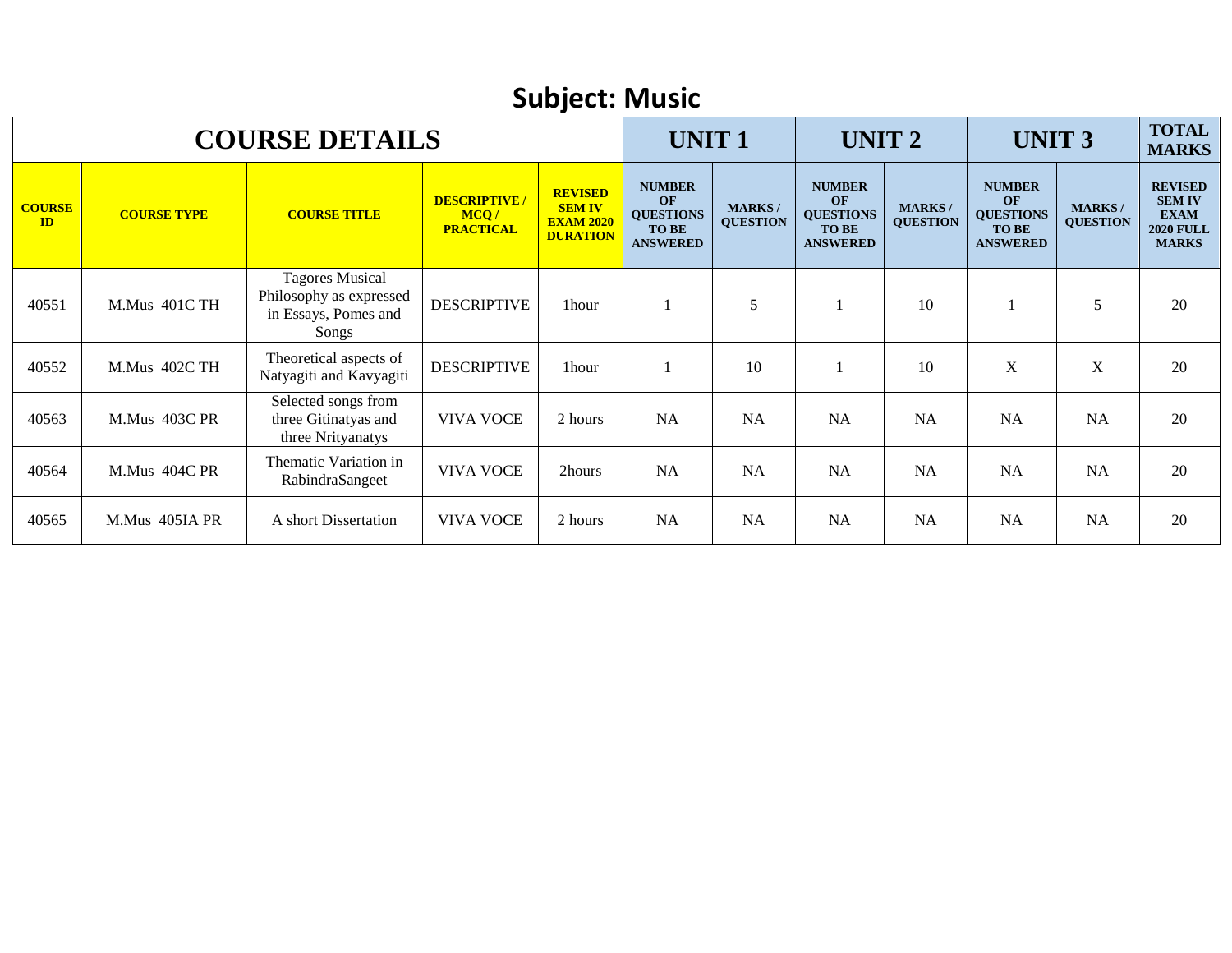|                               |                               | <b>COURSE DETAILS</b>                                  |                                                 |                                                                        | <b>UNIT1</b>                                                               |                                  | <b>UNIT 2</b>                                                                                            |                                  | <b>UNIT 3</b>                                                              |                                  | <b>TOTAL</b><br><b>MARKS</b>                                                       |  |  |  |
|-------------------------------|-------------------------------|--------------------------------------------------------|-------------------------------------------------|------------------------------------------------------------------------|----------------------------------------------------------------------------|----------------------------------|----------------------------------------------------------------------------------------------------------|----------------------------------|----------------------------------------------------------------------------|----------------------------------|------------------------------------------------------------------------------------|--|--|--|
| <b>COURSE</b><br>$\mathbf{D}$ | <b>COURSE TYPE</b>            | <b>COURSE TITLE</b>                                    | <b>DESCRIPTIVE/</b><br>MCO/<br><b>PRACTICAL</b> | <b>REVISED</b><br><b>SEM IV</b><br><b>EXAM 2020</b><br><b>DURATION</b> | <b>NUMBER</b><br>OF<br><b>QUESTIONS</b><br><b>TO BE</b><br><b>ANSWERED</b> | <b>MARKS/</b><br><b>QUESTION</b> | <b>NUMBER</b><br>OF<br><b>QUESTIONS</b><br><b>TO BE</b><br><b>ANSWERED</b>                               | <b>MARKS/</b><br><b>QUESTION</b> | <b>NUMBER</b><br>OF<br><b>QUESTIONS</b><br><b>TO BE</b><br><b>ANSWERED</b> | <b>MARKS/</b><br><b>QUESTION</b> | <b>REVISED</b><br><b>SEM IV</b><br><b>EXAM</b><br><b>2020 FULL</b><br><b>MARKS</b> |  |  |  |
| 40651                         | PHILOSOPHY<br>401C TH         | <b>Continental Philosophy</b>                          | <b>DESCRIPTIVE</b>                              | 1 hour                                                                 |                                                                            |                                  |                                                                                                          |                                  |                                                                            |                                  | 20                                                                                 |  |  |  |
| 40652                         | <b>PHILOSOPHY</b><br>402C TH  | Western Philosophy of<br>Language                      | <b>DESCRIPTIVE</b>                              | 1 hour                                                                 |                                                                            |                                  |                                                                                                          |                                  |                                                                            |                                  |                                                                                    |  |  |  |
| 40653                         | PHILOSOPHY<br>403ME TH        | Applied Ethics in Indian<br>Context                    | <b>DESCRIPTIVE</b>                              | 1 hour                                                                 |                                                                            |                                  | Number of question to be attempted / answered:<br>Out of four (04) options, need to attempt one 12 marks |                                  |                                                                            |                                  | 20                                                                                 |  |  |  |
| 40653                         | <b>PHILOSOPHY</b><br>403ME TH | NavyaNyĕ ya-I                                          | <b>DESCRIPTIVE</b>                              | 1 hour                                                                 |                                                                            |                                  | question and out of eight short questions need to attempt                                                |                                  |                                                                            |                                  | 20                                                                                 |  |  |  |
| 40653                         | PHILOSOPHY<br>403ME TH        | The Logic of Relations and<br><b>Deductive Systems</b> | <b>DESCRIPTIVE</b>                              | 1 hour                                                                 | two 4 marks questions.                                                     |                                  |                                                                                                          |                                  |                                                                            |                                  | 20                                                                                 |  |  |  |
| 40654                         | PHILOSOPHY<br>404ME TH        | <b>Environmental Ethics</b>                            | <b>DESCRIPTIVE</b>                              | 1 hour                                                                 | Thus $12x1=12 + 4x2=8$ (Total=20)                                          |                                  |                                                                                                          |                                  |                                                                            |                                  |                                                                                    |  |  |  |
| 40654                         | <b>PHILOSOPHY</b><br>404ME TH | NavyaNyĕ ya-II                                         | <b>DESCRIPTIVE</b>                              | 1 hour                                                                 |                                                                            |                                  |                                                                                                          |                                  |                                                                            |                                  |                                                                                    |  |  |  |
| 40654                         | <b>PHILOSOPHY</b><br>404ME TH | Propositional Logic                                    | <b>DESCRIPTIVE</b>                              | 1 hour                                                                 |                                                                            |                                  |                                                                                                          |                                  |                                                                            |                                  | 20                                                                                 |  |  |  |

#### **Subject: Philosophy**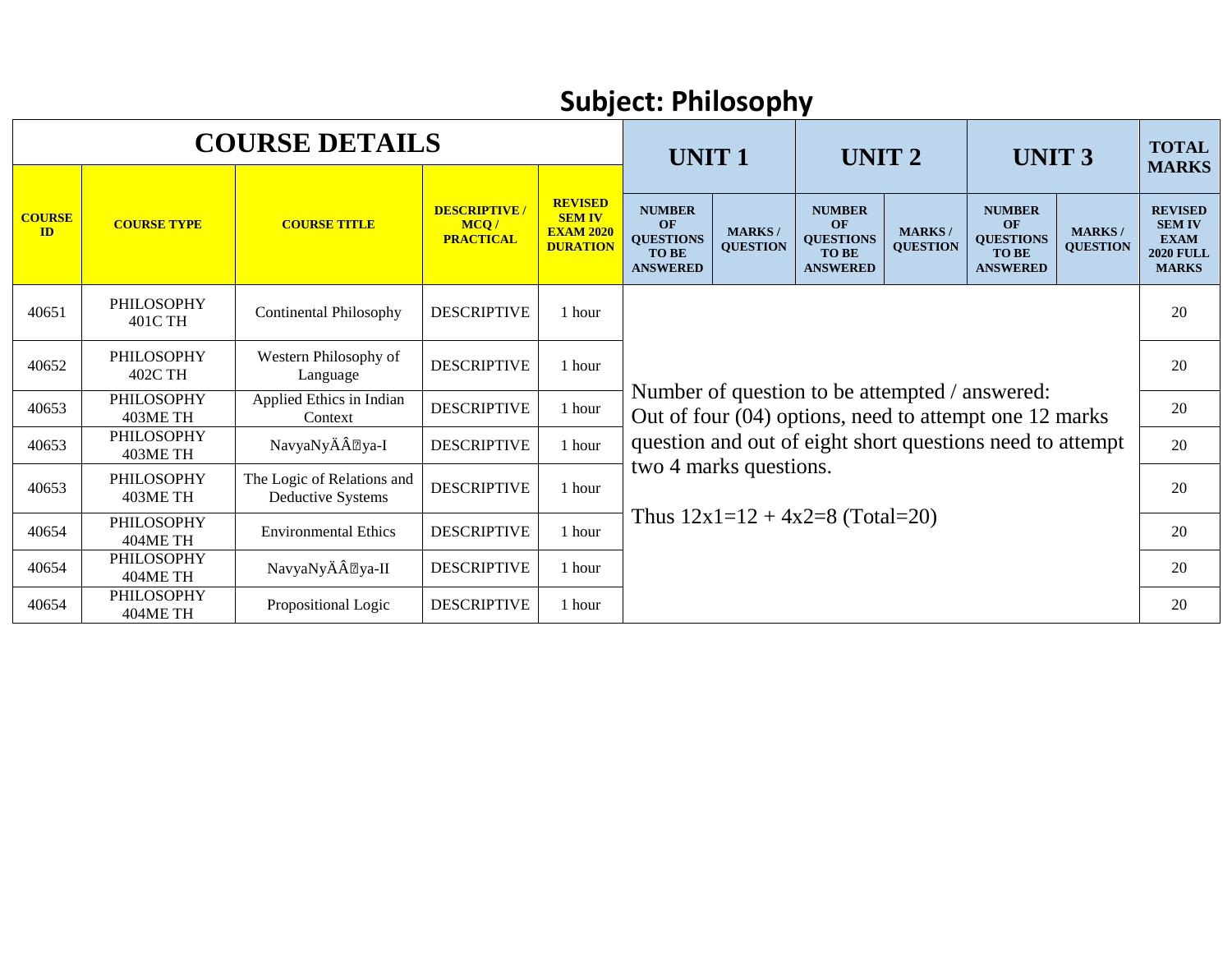#### **Subject: Physics**

|                                |                                              | <b>COURSE DETAILS</b>                                   |                                                 |                                                                        |                         |                                                                            | <b>Section 1</b> |                                  |                                                                  | <b>Section 2</b> |                                  |                                                                            | <b>Section 3</b> |                                  |    | <b>TOTAL</b><br><b>MARKS</b>                                   |
|--------------------------------|----------------------------------------------|---------------------------------------------------------|-------------------------------------------------|------------------------------------------------------------------------|-------------------------|----------------------------------------------------------------------------|------------------|----------------------------------|------------------------------------------------------------------|------------------|----------------------------------|----------------------------------------------------------------------------|------------------|----------------------------------|----|----------------------------------------------------------------|
| <b>COURSE</b><br>$\mathbf{ID}$ | <b>COURSE</b><br><b>TYPE</b>                 | <b>COURSE TITLE</b>                                     | <b>DESCRIPTIVE</b><br>/MCO/<br><b>PRACTICAL</b> | <b>REVISED</b><br><b>SEM IV</b><br><b>EXAM 2020</b><br><b>DURATION</b> | Unit                    | <b>NUMBER</b><br><b>OF</b><br><b>QUESTIONS</b><br>TO BE<br><b>ANSWERED</b> | Out<br>of        | <b>MARKS/</b><br><b>OUESTION</b> | <b>NUMBER OF</b><br><b>QUESTIONS</b><br>TO BE<br><b>ANSWERED</b> | Out<br>of        | <b>MARKS/</b><br><b>QUESTION</b> | <b>NUMBER</b><br>OF<br><b>OUESTIONS</b><br><b>TO BE</b><br><b>ANSWERED</b> | Out<br>of        | <b>MARKS/</b><br><b>QUESTION</b> |    | <b>REVISED SEM IV</b><br><b>EXAM 2020 FULL</b><br><b>MARKS</b> |
|                                | <b>PHYSICS</b>                               | Molecular<br>Spectroscopy                               |                                                 |                                                                        | Unit<br>$-I$            | 1                                                                          | $\overline{3}$   | $\boldsymbol{2}$                 | 1                                                                | 3                | 3                                | 1                                                                          | 3                | 5                                | 10 |                                                                |
| 42451                          | 401C TH                                      | -II&<br>Nonlinear<br>Dynamics                           | Descriptive                                     | 1.15 <sub>hr</sub>                                                     | Unit<br>$\rm H$ -       | 1                                                                          | 3                | $\overline{2}$                   | $\mathbf{1}$                                                     | 3                | 3                                | $\mathbf{1}$                                                               | $\overline{3}$   | 5                                | 10 | 20                                                             |
| 42452                          | <b>PHYSICS</b><br>402ME                      | Relativity &                                            | Descriptive                                     | 1.15hr                                                                 | Unit<br>$-I$            | $\mathbf{1}$                                                               | 3                | $\boldsymbol{2}$                 | 1                                                                | 3                | $\overline{3}$                   | 1                                                                          | 3                | 5                                | 10 | 20                                                             |
|                                | TH                                           | Astrophysics                                            |                                                 |                                                                        | Unit<br>$\mathbf{-}\Pi$ |                                                                            | 3                | $\overline{2}$                   | $\mathbf{1}$                                                     | 3                | 3                                | 1                                                                          | 3                | 5                                | 10 |                                                                |
| 42455                          | <b>PHYSICS</b><br>405MEA<br><b>TH</b>        | Advanced<br>Electronics-<br>III                         | Descriptive                                     | 1.15 <sub>hr</sub>                                                     |                         | 3                                                                          | 9                | $\overline{2}$                   |                                                                  | 3                | 5                                | 1                                                                          | 3                | $\overline{9}$                   |    | 20                                                             |
| 42455                          | <b>PHYSICS</b><br><b>405MEB</b><br><b>TH</b> | <b>Laser Physics</b><br>and<br>Nonlinear<br>Optics -III | Descriptive                                     | 1.15hr                                                                 |                         | $\mathfrak{Z}$                                                             | 9                | $\overline{2}$                   |                                                                  | 3                | 5                                | $\mathbf{1}$                                                               | 3                | 9                                |    | $20\,$                                                         |
| 42455                          | <b>PHYSICS</b><br><b>405MEC</b><br><b>TH</b> | Nano Science<br>and Nano-<br>technology -<br>III        | Descriptive                                     | 1.15hr                                                                 |                         | 3                                                                          | 9                | $\overline{2}$                   |                                                                  | 3                | 5                                | -1                                                                         | 3                | 9                                |    | 20                                                             |
| 42463                          | <b>PHYSICS</b><br><b>403PR PR</b>            | Computer<br>Practical &<br>Social Out<br>Reach          | Viva voce                                       | <b>NA</b>                                                              | <b>NA</b>               | <b>NA</b>                                                                  | NA               | <b>NA</b>                        | <b>NA</b>                                                        | <b>NA</b>        | NA                               | <b>NA</b>                                                                  | <b>NA</b>        | NA                               | 20 |                                                                |
| 42466                          | <b>PHYSICS</b><br><b>406PR PR</b>            | Advanced<br>General<br>Practical                        | Viva voce                                       | <b>NA</b>                                                              | <b>NA</b>               | NA                                                                         | <b>NA</b>        | <b>NA</b>                        | <b>NA</b>                                                        | <b>NA</b>        | NA                               | <b>NA</b>                                                                  | <b>NA</b>        | NA                               |    | 20                                                             |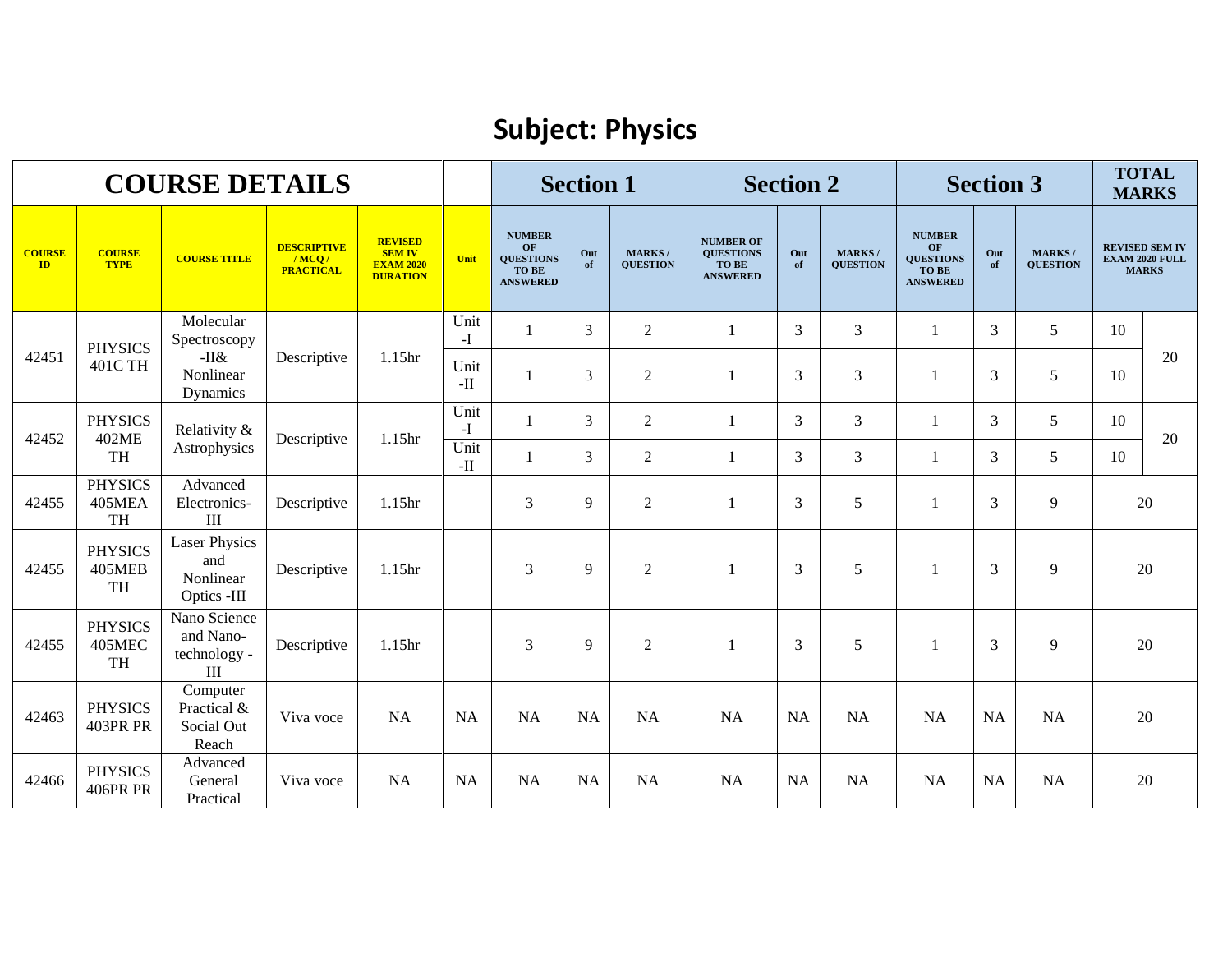# **Subject: Political Science**

|                     |                              | <b>COURSE DETAILS</b>                                                         |                                                 |                                                                        | <b>Q</b> No 1:                                                             |                                  | <b>Q</b> No 2:                                                             |                                 |                                                                            |                                  | <b>TOTAL</b><br><b>MARKS</b>                                                       |
|---------------------|------------------------------|-------------------------------------------------------------------------------|-------------------------------------------------|------------------------------------------------------------------------|----------------------------------------------------------------------------|----------------------------------|----------------------------------------------------------------------------|---------------------------------|----------------------------------------------------------------------------|----------------------------------|------------------------------------------------------------------------------------|
| <b>COURSE</b><br>ID | <b>COURSE TYPE</b>           | <b>COURSE TITLE</b>                                                           | <b>DESCRIPTIVE</b><br>/MCO/<br><b>PRACTICAL</b> | <b>REVISED</b><br><b>SEM IV</b><br><b>EXAM 2020</b><br><b>DURATION</b> | <b>NUMBER</b><br>OF<br><b>QUESTIONS</b><br><b>TO BE</b><br><b>ANSWERED</b> | <b>MARKS/</b><br><b>QUESTION</b> | <b>NUMBER</b><br>OF<br><b>QUESTIONS</b><br><b>TO BE</b><br><b>ANSWERED</b> | <b>MARKS</b><br><b>QUESTION</b> | <b>NUMBER</b><br>OF<br><b>QUESTIONS</b><br><b>TO BE</b><br><b>ANSWERED</b> | <b>MARKS/</b><br><b>OUESTION</b> | <b>REVISED</b><br><b>SEM IV</b><br><b>EXAM</b><br><b>2020 FULL</b><br><b>MARKS</b> |
| 40851               | POLITICAL SCIENCE<br>401C TH | Fundamentals of<br><b>International Relations</b>                             | Descriptive                                     | 1 Hour                                                                 | $1/$ Out of 4<br>Questions                                                 | 15 Marks                         | $1/$ Out of 6<br>Questions                                                 | 5 Marks                         | X                                                                          | X                                | 20                                                                                 |
| 40852               | POLITICAL SCIENCE<br>402C TH | Contemporary<br>International Politics: Cold<br>War and Post Cold War<br>Eras | Descriptive                                     | 1 Hour                                                                 | $1/$ Out of 4<br><b>Ouestions</b>                                          | 15 Marks                         | $1/$ Out of 6<br>Questions                                                 | 5 Marks                         | $\mathbf{X}$                                                               | X                                | 20                                                                                 |
| 40853               | POLITICAL SCIENCE<br>403C TH | India's Foreign Policy                                                        | Descriptive                                     | 1 Hour                                                                 | $1/$ Out of 4<br><b>Ouestions</b>                                          | 15 Marks                         | $1/$ Out of 6<br>Questions                                                 | 5 Marks                         | X                                                                          | X                                | 20                                                                                 |
| 40853               | POLITICAL SCIENCE<br>403C TH | Local Self-Government in<br>West Bengal                                       | Descriptive                                     | 1 Hour                                                                 | $1/$ Out of 4<br>Questions                                                 | 15 Marks                         | $1/$ Out of 6<br>Questions                                                 | 5 Marks                         | X                                                                          | $\mathbf X$                      | 20                                                                                 |
| 40854               | POLITICAL SCIENCE<br>404C TH | <b>International Relations</b>                                                | Descriptive                                     | 1 Hour                                                                 | $1/$ Out of 4<br><b>Ouestions</b>                                          | 15 Marks                         | $1/$ Out of 6<br>Questions                                                 | 5 Marks                         | X                                                                          | X                                | 20                                                                                 |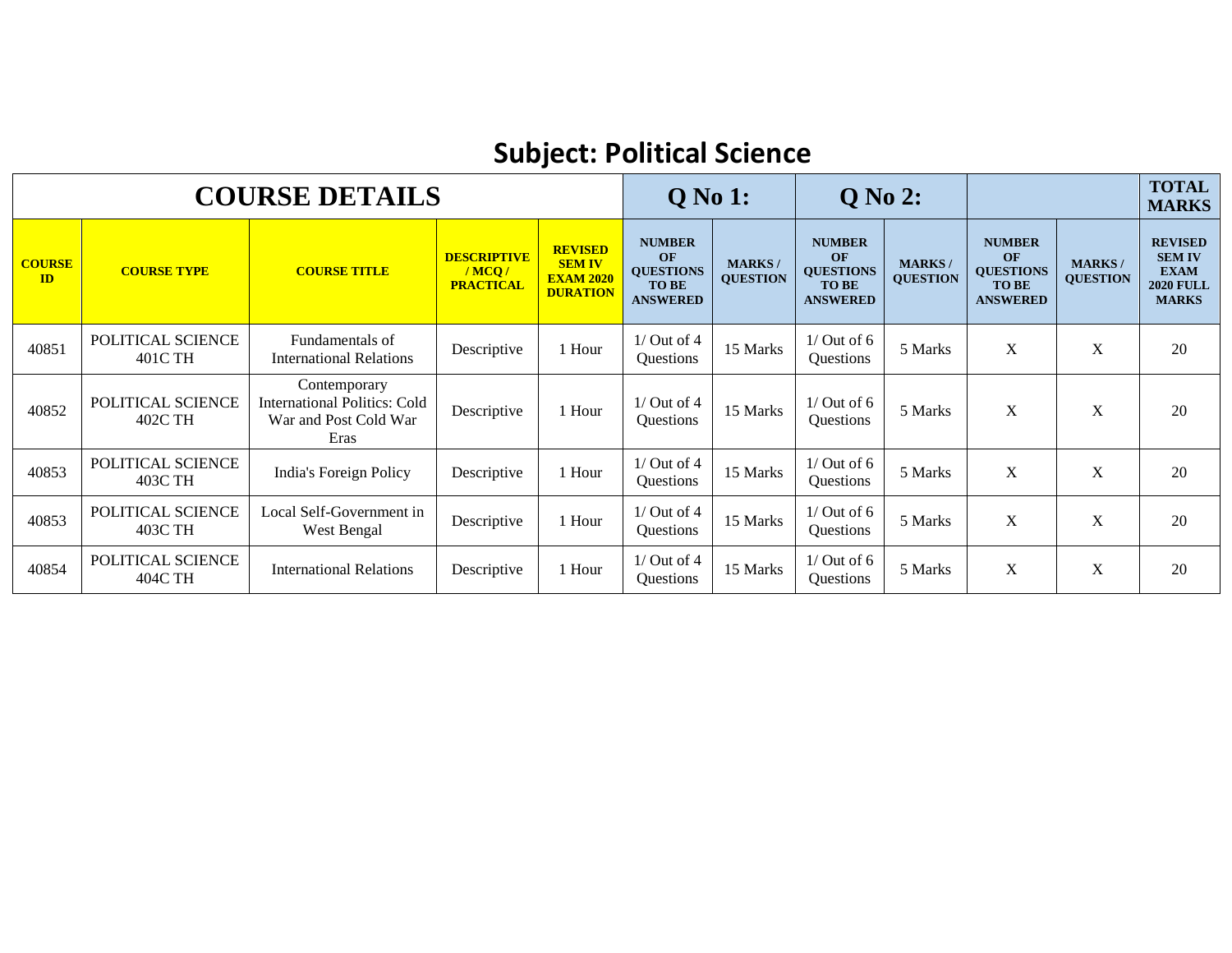# **Subject: Rural Development and Planning**

| <b>COURSE DETAILS</b> |                                     |                                                                                       |                                                 |                                                                        | <b>UNIT1</b>                                                               |                                  | UNIT <sub>2</sub>                                                          |                                  | <b>UNIT 3</b>                                                              |                                  | <b>TOTAL</b><br><b>MARKS</b>                                                       |
|-----------------------|-------------------------------------|---------------------------------------------------------------------------------------|-------------------------------------------------|------------------------------------------------------------------------|----------------------------------------------------------------------------|----------------------------------|----------------------------------------------------------------------------|----------------------------------|----------------------------------------------------------------------------|----------------------------------|------------------------------------------------------------------------------------|
| <b>COURSE</b><br>ID   | <b>COURSE TYPE</b>                  | <b>COURSE TITLE</b>                                                                   | <b>DESCRIPTIVE/</b><br>MCQ/<br><b>PRACTICAL</b> | <b>REVISED</b><br><b>SEM IV</b><br><b>EXAM 2020</b><br><b>DURATION</b> | <b>NUMBER</b><br>OF<br><b>OUESTIONS</b><br><b>TO BE</b><br><b>ANSWERED</b> | <b>MARKS/</b><br><b>OUESTION</b> | <b>NUMBER</b><br>OF<br><b>QUESTIONS</b><br><b>TO BE</b><br><b>ANSWERED</b> | <b>MARKS/</b><br><b>OUESTION</b> | <b>NUMBER</b><br>OF<br><b>QUESTIONS</b><br><b>TO BE</b><br><b>ANSWERED</b> | <b>MARKS/</b><br><b>QUESTION</b> | <b>REVISED</b><br><b>SEM IV</b><br><b>EXAM</b><br><b>2020 FULL</b><br><b>MARKS</b> |
| 43052                 | <b>Rural Development</b><br>402C TH | Aspects of Indian<br>agriculture-land reform<br>green revolution and<br>food security | <b>DESCRIPTIVE</b>                              | one Hour                                                               | 1 out of 2                                                                 | $7(4+3)$                         | 1 out of 2                                                                 | $7(4+3)$                         | 1 out of 2                                                                 | $6(4+2)$                         | 20                                                                                 |
| 43053                 | <b>Rural Development</b><br>403C TH | Rural industrialization<br>and entrepreneurship                                       | <b>DESCRIPTIVE</b>                              | one Hour                                                               | 1 out of 2                                                                 | $7(4+3)$                         | 1 out of 2                                                                 | $7(4+3)$                         | 1 out of 2                                                                 | $6(4+2)$                         | 20                                                                                 |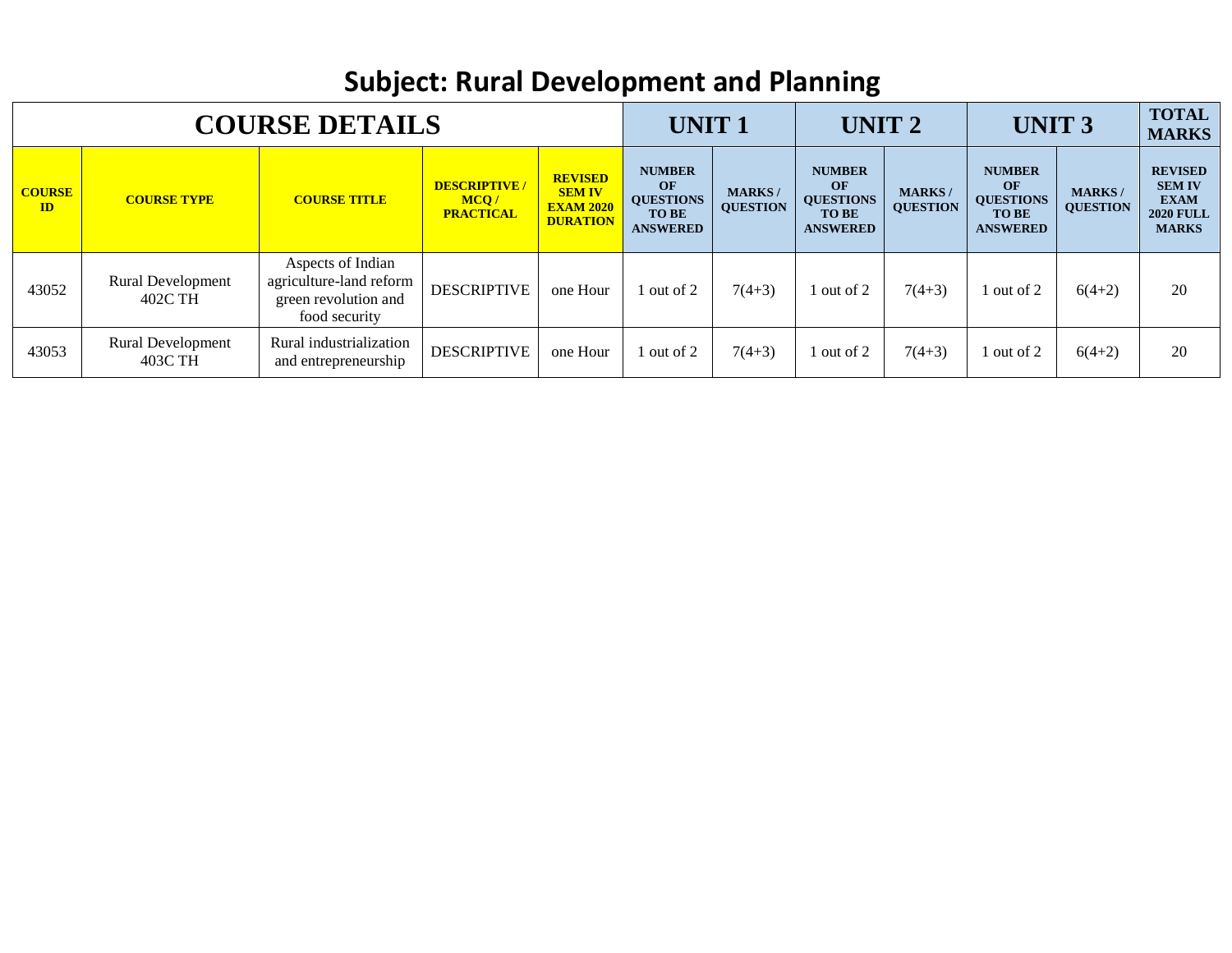#### **Subject: Sanskrit**

| <b>COURSE DETAILS</b> |                                 |                                                  |                                                  |                                                                        |                                                                                   | <b>UNIT1</b>                     |                                                                            | <b>UNIT 2</b>                    |                                                                            | <b>UNIT3</b>                     |                                                                                    |
|-----------------------|---------------------------------|--------------------------------------------------|--------------------------------------------------|------------------------------------------------------------------------|-----------------------------------------------------------------------------------|----------------------------------|----------------------------------------------------------------------------|----------------------------------|----------------------------------------------------------------------------|----------------------------------|------------------------------------------------------------------------------------|
| <b>COURSE</b><br>ID   | <b>COURSE TYPE</b>              | <b>COURSE TITLE</b>                              | <b>DESCRIPTIVE /</b><br>MCQ/<br><b>PRACTICAL</b> | <b>REVISED</b><br><b>SEM IV</b><br><b>EXAM 2020</b><br><b>DURATION</b> | <b>NUMBER</b><br><b>OF</b><br><b>QUESTIONS</b><br><b>TO BE</b><br><b>ANSWERED</b> | <b>MARKS/</b><br><b>QUESTION</b> | <b>NUMBER</b><br>OF<br><b>QUESTIONS</b><br><b>TO BE</b><br><b>ANSWERED</b> | <b>MARKS/</b><br><b>QUESTION</b> | <b>NUMBER</b><br>OF<br><b>QUESTIONS</b><br><b>TO BE</b><br><b>ANSWERED</b> | <b>MARKS/</b><br><b>OUESTION</b> | <b>REVISED</b><br><b>SEM IV</b><br><b>EXAM</b><br><b>2020 FULL</b><br><b>MARKS</b> |
| 40951                 | <b>SANSKRIT</b><br>401C/GR-A TH | Prï, Œti§ï, Œkhya &<br>G"hyasètra                | <b>DESCRIPTIVE</b>                               | 1 hour                                                                 | 1 out of 8                                                                        | 5                                | 1 out of $4$                                                               | 10                               | X                                                                          | $\mathbf X$                      | 15                                                                                 |
| 40951                 | <b>SANSKRIT</b><br>401C/GR-C TH | Philosophy                                       | <b>DESCRIPTIVE</b>                               | 1 hour                                                                 | 1 out of 5                                                                        | 10                               | 1 out of $6$                                                               | 5                                | $\mathbf X$                                                                | $\mathbf X$                      | 15                                                                                 |
| 40951                 | <b>SANSKRIT</b><br>401C/GR-D TH | PrŒŒï, Œcina Nyï, Œya                            | <b>DESCRIPTIVE</b>                               | 1 hour                                                                 | 1 out of 6                                                                        | 5                                | 1 out of 5                                                                 | 10                               | $\mathbf X$                                                                | $\mathbf X$                      | 15                                                                                 |
| 40952                 | <b>SANSKRIT</b><br>402C/GR-ATH  | Brï, Œhmaöa                                      | <b>DESCRIPTIVE</b>                               | 1 hour                                                                 | 1 out of 8                                                                        | 5                                | 1 out of 4                                                                 | 10                               | $\mathbf X$                                                                | $\mathbf X$                      | 15                                                                                 |
| 40952                 | <b>SANSKRIT</b><br>402C/GR-C TH | Navyavyākaraņa                                   | <b>DESCRIPTIVE</b>                               | 1 hour                                                                 | 1 out of $6$                                                                      | 5 <sup>5</sup>                   | 1 out of $5$                                                               | 10                               | $\mathbf X$                                                                | $\mathbf X$                      | 15                                                                                 |
| 40952                 | <b>SANSKRIT</b><br>402C/GR-D TH | Navya Nyï, Œya                                   | <b>DESCRIPTIVE</b>                               | 1 hour                                                                 | 1 out of 5                                                                        | 10                               | 1 out of 6                                                                 | 5                                | $\mathbf X$                                                                | $\mathbf X$                      | 15                                                                                 |
| 40953                 | <b>SANSKRIT</b><br>403C/GR-ATH  | êrautasètra & Chandassètra                       | <b>DESCRIPTIVE</b>                               | 1 hour                                                                 | 1 out of 4                                                                        | 10                               | $\mathbf X$                                                                | $\mathbf X$                      | 1 out of 8                                                                 | 5                                | 15                                                                                 |
| 40953                 | <b>SANSKRIT</b><br>403C/GR-C TH | Navyavyākaraņa and<br>êābdabodha                 | <b>DESCRIPTIVE</b>                               | 1 hour                                                                 | 1 out of $5$                                                                      | 10                               | 1 out of $6$                                                               | 5                                | $\mathbf X$                                                                | $\mathbf X$                      | 15                                                                                 |
| 40953                 | <b>SANSKRIT</b><br>403C/GR-D TH | Logic                                            | <b>DESCRIPTIVE</b>                               | 1 hour                                                                 | 1 out of $5$                                                                      | 10                               | 1 out of $6$                                                               | 5                                | $\mathbf X$                                                                | $\mathbf X$                      | 15                                                                                 |
| 40954                 | <b>SANSKRIT</b><br>404C/GR-A TH | Karmakï, Œïf¶ï, ¶a & Jï,-<br>ï, Œnakï, Œïf¶ï, ¶a | <b>DESCRIPTIVE</b>                               | 1 hour                                                                 | 1 out of 8                                                                        | $5\overline{)}$                  | 1 out of 4                                                                 | 10                               | $\mathbf X$                                                                | $\mathbf X$                      | 15                                                                                 |
| 40954                 | <b>SANSKRIT</b><br>404C/GR-C TH | Computational Linguistics &<br>êābdabodha        | <b>DESCRIPTIVE</b>                               | 1 hour                                                                 | 1 out of 6                                                                        | 5                                | 1 out of 5                                                                 | 10                               | $\mathbf X$                                                                | $\mathbf X$                      | 15                                                                                 |
| 40954                 | <b>SANSKRIT</b><br>404C/GR-D TH | Computational Linguistics &<br>êābdabodha        | <b>DESCRIPTIVE</b>                               | 1 hour                                                                 | lout of 6                                                                         | 5                                | 1 out of 5                                                                 | 10                               | X                                                                          | $\mathbf X$                      | 15                                                                                 |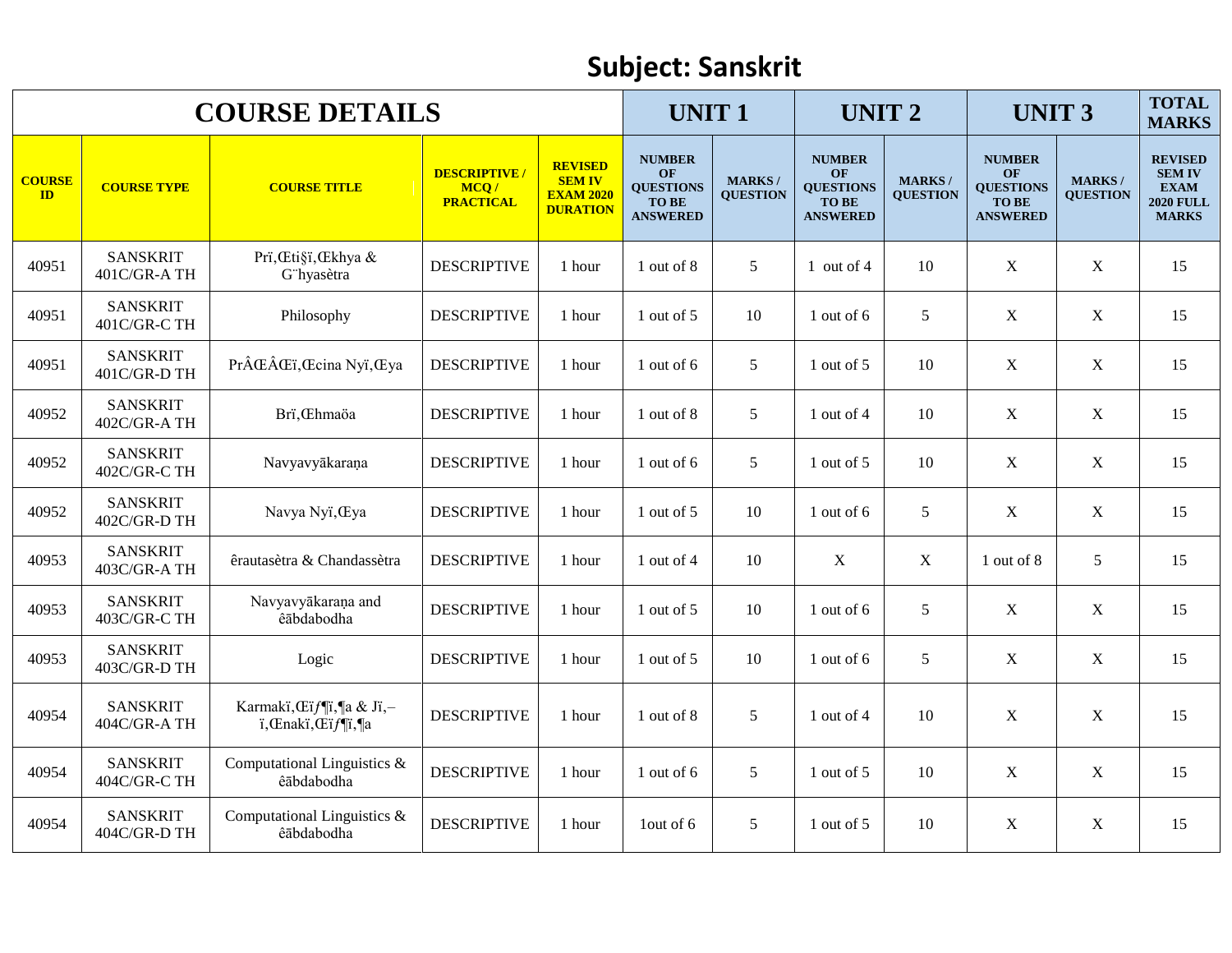# **Subject: Santali**

| <b>COURSE DETAILS</b> |                              |                                              |                                                |                                                                        | <b>UNIT1</b>                                                               |                                  | UNIT <sub>2</sub>                                                          |                                  | <b>UNIT 3</b>                                                              |                                  | <b>TOTAL</b><br><b>MARKS</b>                                                       |
|-----------------------|------------------------------|----------------------------------------------|------------------------------------------------|------------------------------------------------------------------------|----------------------------------------------------------------------------|----------------------------------|----------------------------------------------------------------------------|----------------------------------|----------------------------------------------------------------------------|----------------------------------|------------------------------------------------------------------------------------|
| <b>COURSE</b><br>ID   | <b>COURSE TYPE</b>           | <b>COURSE TITLE</b>                          | <b>DESCRIPTIVE /</b><br><b>MCQ / PRACTICAL</b> | <b>REVISED</b><br><b>SEM IV</b><br><b>EXAM 2020</b><br><b>DURATION</b> | <b>NUMBER</b><br>OF<br><b>QUESTIONS</b><br><b>TO BE</b><br><b>ANSWERED</b> | <b>MARKS/</b><br><b>QUESTION</b> | <b>NUMBER</b><br>OF<br><b>QUESTIONS</b><br><b>TO BE</b><br><b>ANSWERED</b> | <b>MARKS/</b><br><b>QUESTION</b> | <b>NUMBER</b><br>OF<br><b>QUESTIONS</b><br><b>TO BE</b><br><b>ANSWERED</b> | <b>MARKS/</b><br><b>QUESTION</b> | <b>REVISED</b><br><b>SEM IV</b><br><b>EXAM</b><br><b>2020 FULL</b><br><b>MARKS</b> |
| 41051                 | SANTALI 401C TH              | MAGAZINE &<br><b>RESEARCH</b><br>MATHODOLOGY | <b>DESCRIPTIVE</b>                             | 1 Hour                                                                 | Answer<br>any 1 Out<br>of 4                                                | 10 Marks                         | Answer<br>any 2 Out<br>of 6                                                | 5 Marks                          | X                                                                          | $\mathbf X$                      | 20 Marks                                                                           |
| 41052                 | SANTALI 402C TH              | <b>NEIGHBOURING</b><br><b>LITERATURE</b>     | <b>DESCRIPTIVE</b>                             | 1 Hour                                                                 | Answer<br>any 1 Out<br>of 4                                                | 10 Marks                         | Answer<br>any 2 Out<br>of 6                                                | 5 Marks                          | X                                                                          | X                                | 20 Marks                                                                           |
| 41054                 | SANTALI 404E TH<br>$(P-2/2)$ | LINGUISTIC                                   | <b>DESCRIPTIVE</b>                             | 1 Hour                                                                 | Answer<br>any 1 Out<br>of 4                                                | 10 Marks                         | Answer<br>any 2 Out<br>of 6                                                | 5 Marks                          | $\mathbf{X}$                                                               | X                                | 20 Marks                                                                           |
| 41054                 | SANTALI 404E TH<br>$(P-2/4)$ | <b>PROSE</b>                                 | <b>DESCRIPTIVE</b>                             | 1 Hour                                                                 | Answer<br>any 1 Out<br>of 4                                                | 10 Marks                         | Answer<br>any 2 Out<br>of 6                                                | 5 Marks                          | X                                                                          | X                                | 20 Marks                                                                           |